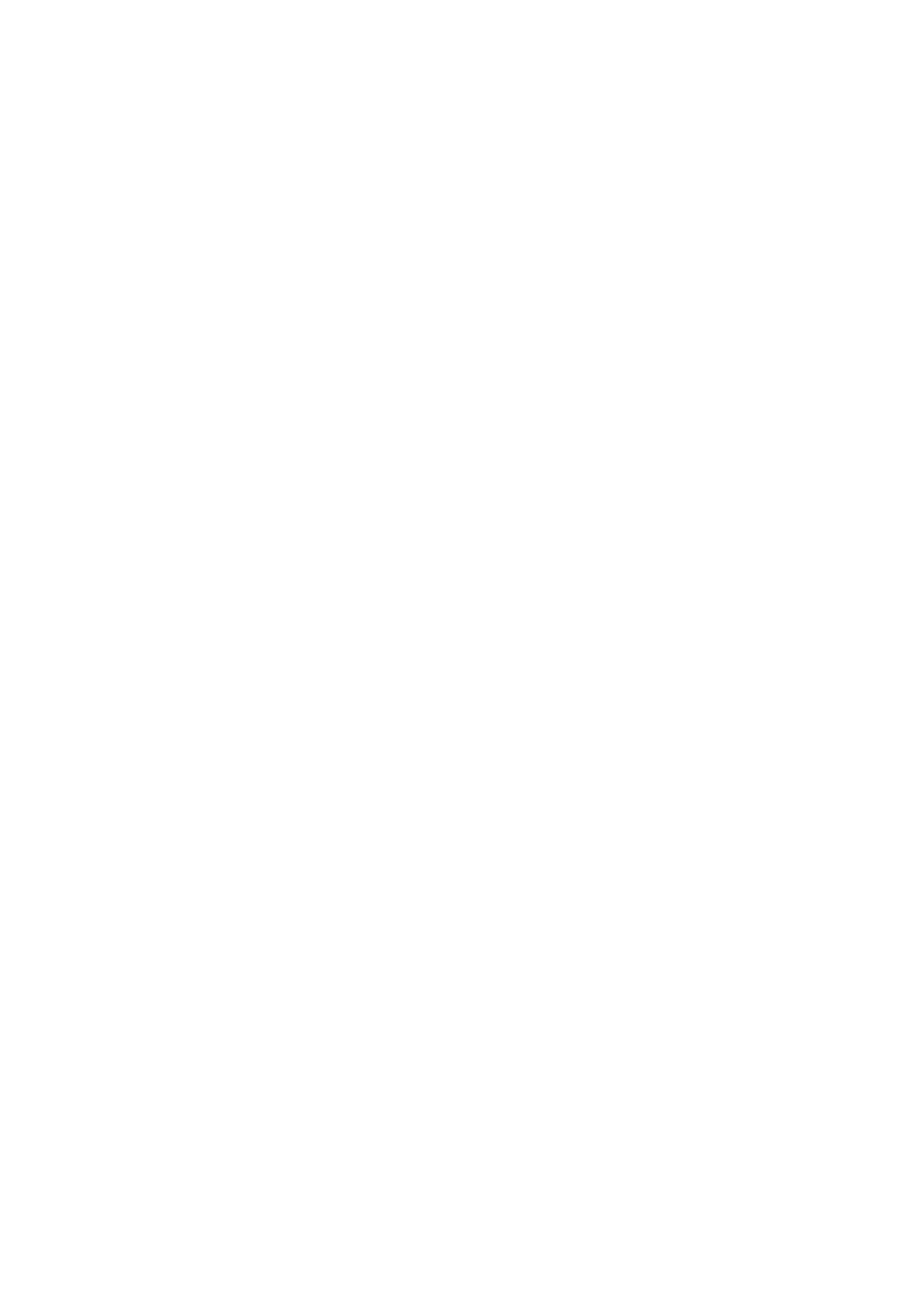# H<sup>2</sup>**-matrices — Multilevel methods for the approximation of integral operators**

Steffen Börm<sup>∗</sup>

January 31, 2003

Multigrid methods are typically used to solve partial differential equations, i.e., they approximate the inverse of the corresponding partial differential operators. At least for elliptic PDEs, this inverse can be expressed in the form of an integral operator by Green's theorem.

This implies that multigrid methods approximate certain integral operators, so it is straightforward to look for variants of multigrid methods that can be used to approximate more general integral operators.

 $\mathcal{H}^2$ -matrices combine a multigrid-like structure with ideas from panel clustering algorithms in order to provide a very efficient method for discretizing and evaluating the integral operators found, e.g., in boundary element applications.

*AMS Subject Classification: 65F05, 65F30, 65F50, 65N50 Key words: Hierarchical matrices, data-sparse approximations*

## **1 Introduction**

We consider the integral operator  $K$  given by

$$
\mathcal{K}[u](x) := \int_{\Gamma} \kappa(x, y) u(y) \, dy,
$$

where  $\Gamma \subset \mathbb{R}^d$  is a domain or a submanifold and  $\kappa : \mathbb{R}^d \times \mathbb{R}^d \to \mathbb{R}$  is a kernel function.

If we discretize K by a Galerkin method using a basis  $(\Psi_i)_{i\in\mathcal{I}}$  of functions, we have to construct the matrix  $\mathbf{K} \in \mathbb{R}^{\mathcal{I} \times \mathcal{I}}$  given by

$$
\mathbf{K}_{ij} := \int_{\Gamma} \Psi_i(x) \int_{\Gamma} \kappa(x, y) \Psi_j(y) \, dy \, dx \qquad \text{for all } i, j \in \mathcal{I}.
$$

<sup>∗</sup>Max-Planck-Institute for Mathematics in the Sciences, Inselstraße 22–26, 04103 Leipzig, Germany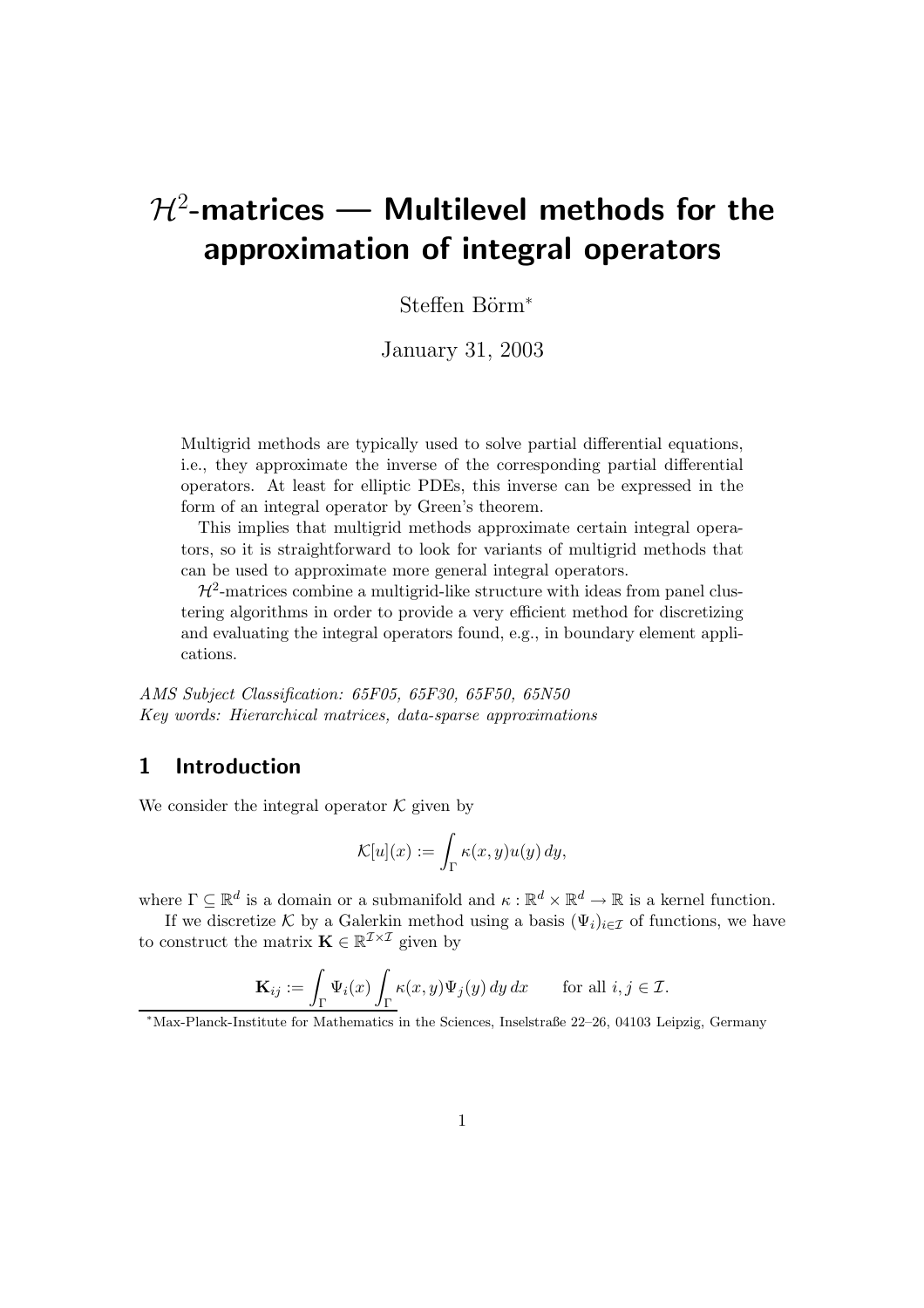In typical applications, the kernel function  $\kappa(\cdot, \cdot)$  has non-local support, so the matrix **K** will be densely populated even if we use a finite element basis, and this implies that the complexity of algorithms treating this matrix will be very high.

There are different approaches to this problem: For very simple geometries and simple kernel functions, the fast Fourier transform can be used to reduce **K** to diagonal form. For more complicated geometries, we can replace **K** by an approximation using, e.g., the panel clustering technique [14], multipole expansions [15] or wavelet compression schemes [6].

Our approach is based on multigrid techniques: The matrices corresponding to multilevel preconditioners for elliptic partial differential equations are densely populated, too, but can nevertheless be implemented efficiently. Therefore our goal is to use a structure similar to that of multigrid algorithms in order to evaluate integral operators: The structure of  $\mathcal{H}^2$ -matrices (cf. [13]), a specialization of hierarchical matrices (cf.  $[10, 12, 11, 1]$ .

In the next section, we will analyze a simple multigrid method in order to find those basic structures that can be used for our purpose. We will then generalize these structures and use the result to derive our algorithm for evaluating discretized integral operators. The presentation of an alternative method for creating  $\mathcal{H}^2$ -matrices and numerical results conclude the paper.

# **2 Basic structure of multigrid methods**

Let us consider the simple example of the multigrid method for the linear equation

$$
\mathbf{A}x=b.
$$

We fix a hierarchy  $(A^{\ell})_{\ell=0}^L$  of stiffness matrices, a hierarchy  $(\mathbf{S}^{\ell})_{\ell=0}^L$  of smoothing matrices and a hierarchy  $(P^{\ell})_{\ell=0}^{L-1}$  of prolongation matrices. We denote the set of degrees of  $\text{freedom on a level } \ell \in \{0, \ldots, L\} \text{ by } \mathcal{I}^{\ell}, \text{i.e., we have } \mathbf{A}^{\ell}, \mathbf{S}^{\ell} \in \mathbb{R}^{\mathcal{I}^{\ell} \times \mathcal{I}^{\ell}} \text{ for all } \ell \in \{0, \ldots, L\}$ and  $\mathbf{P}^{\ell} \in \mathbb{R}^{\mathcal{I}^{\ell+1} \times \mathcal{I}^{\ell}}$  for all  $\ell \in \{0, \ldots L-1\}.$ 

We simplify the usual multigrid algorithm by leaving out the post-smoothing step and using only one pre-smoothing step:

procedure MG(
$$
\ell
$$
,  $x_{\ell}$ ,  $b_{\ell}$ );  
\nbegin  
\n
$$
d^{\ell} := b^{\ell} - \mathbf{A}^{\ell} x^{\ell}; x^{\ell} := x^{\ell} + \mathbf{S}^{\ell} d^{\ell};
$$
\nif  $\ell > 0$  then begin  
\n
$$
d^{\ell} := b^{\ell} - \mathbf{A}^{\ell} x^{\ell};
$$
\n
$$
x^{\ell-1} := 0; \text{MG}(\ell-1, x^{\ell-1}, \mathbf{P}^{\ell-1} d^{\ell});
$$
\n
$$
x^{\ell} := x^{\ell} + \mathbf{P}^{\ell-1} x^{\ell-1}
$$
\nend  
\nend  
\nend  
\nend

If the second assignment to  $d^{\ell}$  (marked by  $(*)$  in the above algorithm) is present, we have the common multiplicative multigrid algorithm, if this assignment is left out, we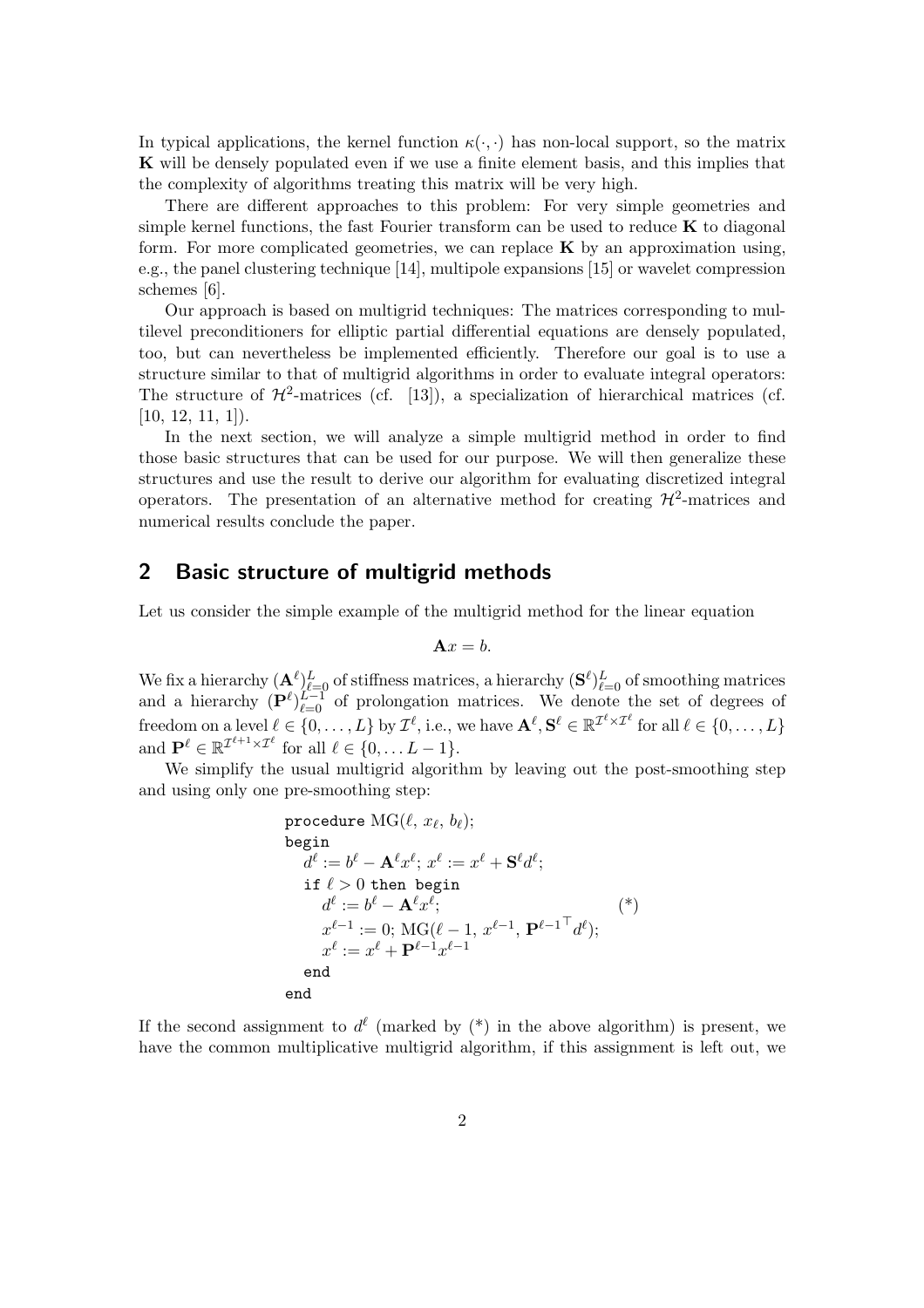get an additive method. The advantage of the additive approach is the simplicity of the resulting iteration: Let  $\tilde{x}^L$  denote an initial guess. The defect  $d^L$  on the finest level is given by  $b - A^{\ell} \tilde{x}^{L}$ . In the additive setting, we find

$$
d^{\ell} = \mathbf{P}^{\ell \top} \cdots \mathbf{P}^{L-1 \top} d^L = \hat{\mathbf{P}}^{\ell \top} d^L \text{ for all } \ell \in \{0, \ldots, L-1\},\
$$

where we set  $\widehat{\mathbf{P}}^{\ell} := \mathbf{P}^{L-1} \cdots \mathbf{P}^{\ell}$  and  $\widehat{\mathbf{P}}^L := \mathbf{I}$ . This implies

$$
x^{L} = \sum_{\ell=0}^{L} \widehat{\mathbf{P}}^{\ell} \mathbf{S}^{\ell} d^{\ell} = \left( \sum_{\ell=0}^{L} \widehat{\mathbf{P}}^{\ell} \mathbf{S}^{\ell} \widehat{\mathbf{P}}^{\ell} \right) d_{L},
$$

so the additive multigrid iteration can be written in the form

$$
x^L := \mathbf{N}(b - \mathbf{A}^L \tilde{x}^L) \quad \text{with} \quad \mathbf{N} := \sum_{\ell=0}^L \widehat{\mathbf{P}}^{\ell} \mathbf{S}^{\ell} \widehat{\mathbf{P}}_{\ell}^{\top}.
$$

We assume that the index sets are disjoint, i.e., that  $\ell \neq \ell' \Rightarrow \mathcal{I}^{\ell} \cap \mathcal{I}^{\ell'} = \emptyset$  holds for  $\ell, \ell' \in \{0, \ldots, L\}$ . For each  $i \in \mathcal{I}^{\ell}$ , we define  $e^i \in \mathbb{R}^{\mathcal{I}^{\ell}}$  by  $e^i_j := \delta_{ij}$  and set  $v^i := \hat{\mathbf{P}}^{\ell} e^i$ . Let

$$
P^{\ell} := \{(i, j) \in \mathcal{I}^{\ell} \times \mathcal{I}^{\ell} : (\mathbf{S}^{\ell})_{ij} \neq 0\} \text{ for } \ell \in \{0, \dots, L\}
$$

and define  $P := \bigcup_{\ell=0}^{L} P^{\ell}$ . The matrix **N** can be written in the form

$$
\mathbf{N} = \sum_{(i,j)\in P} v^i \mathbf{S}_{ij}^\ell v^{j\top},\tag{1}
$$

i.e., as a sum of rank 1 matrices.

Let  $i \in \mathcal{I}^{\ell}$  for  $\ell \in \{0, \ldots, L-1\}$ . Due to the definition of  $\widehat{\mathbf{P}}^{\ell}$ , we have

$$
v^{i} = \widehat{\mathbf{P}}^{\ell} e^{i} = \widehat{\mathbf{P}}^{\ell+1} \mathbf{P}^{\ell} e^{i} = \widehat{\mathbf{P}}^{\ell+1} \sum_{j \in \mathcal{I}^{\ell+1}} \mathbf{P}_{ji}^{\ell} e^{j} = \sum_{j \in \mathcal{I}^{\ell+1}} \mathbf{P}_{ji}^{\ell} v^{j} = \sum_{j \in \mathfrak{S}^{i}} \mathbf{P}_{ji}^{\ell} v^{j}, \tag{2}
$$

where  $\mathfrak{S}^i := \{j \in \mathcal{I}^{\ell+1} : \mathbf{P}_{ji}^{\ell} \neq 0\}$ . This means that the vectors  $v^i$  corresponding to lower levels of the hierarchy can be expressed in terms of vectors  $v^j$  corresponding to higher levels of the hierarchy. In typical multigrid schemes, the prolongation matrices  $\mathbf{P}^{\ell}$  are sparse, i.e., the set  $\mathfrak{S}^{i}$  contains only a small number of elements.

We assume that each degree of freedom  $i \in \mathcal{I}^{\ell}, \ell \in \{0, \ldots, L\}$ , corresponds to a subdomain  $\Omega_i \subseteq \mathbb{R}^d$  of d-dimensional space, e.g., the support of the associated basis function in finite element methods. In typical multigrid algorithms, the smoothing matrices  $S^{\ell}$ are local operators, i.e., we have

$$
\mathbf{S}_{ij}^{\ell} \neq 0 \Rightarrow \Omega_i \cap \Omega_j \neq \emptyset \quad \text{for all } i, j \in \mathcal{I}^{\ell}, \ell \in \{0, \ldots, L\}.
$$

This implies

$$
\mathbf{S}_{ij}^{\ell} \neq 0 \Rightarrow \text{dist}(\Omega_i, \Omega_j) \le C \max\{\text{diam}(\Omega_i), \text{diam}(\Omega_j)\}\tag{3}
$$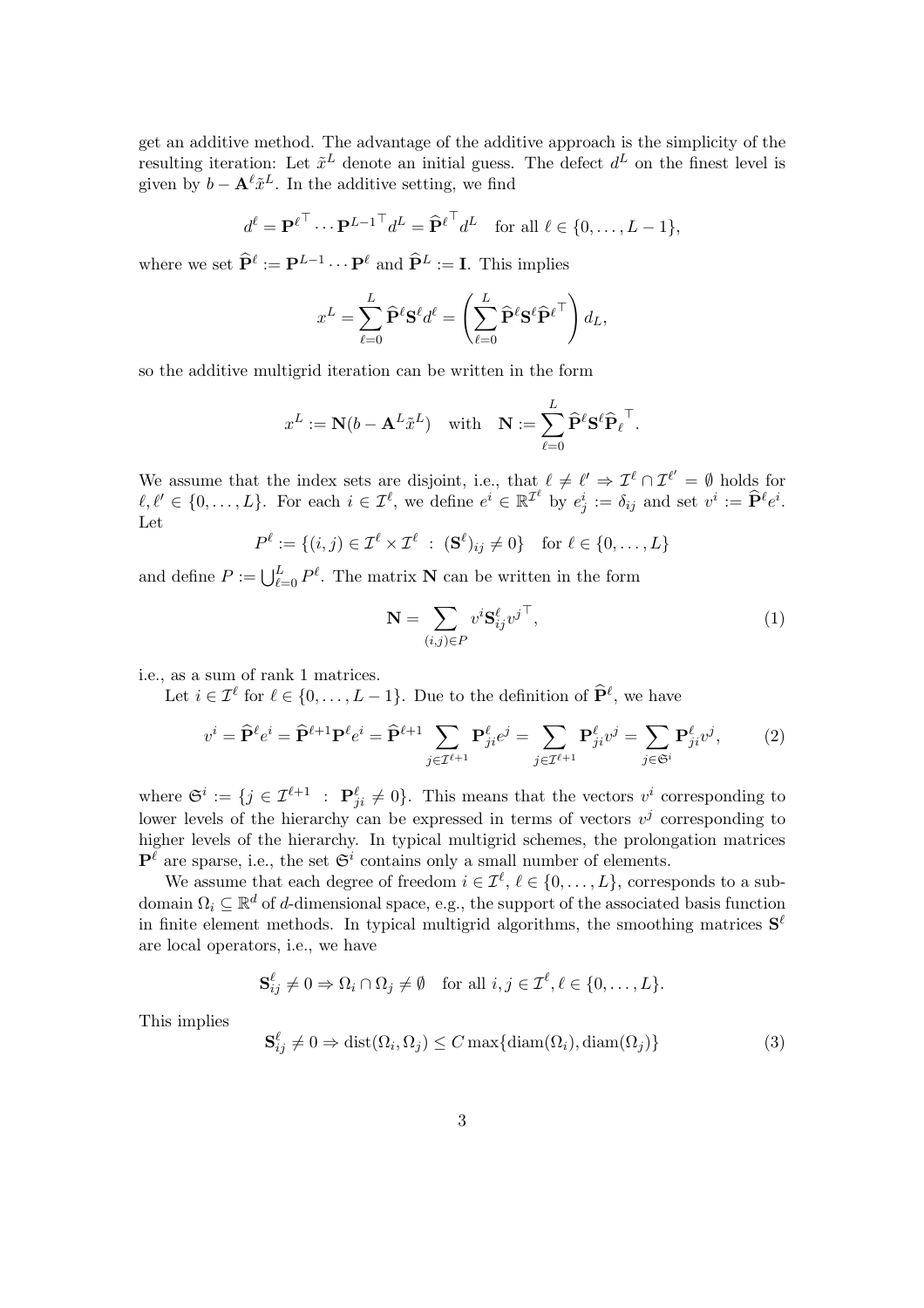for *any* constant  $C \in \mathbb{R}_{>0}$  and  $i, j \in \mathcal{I}^{\ell}, \ell \in \{0, \ldots, L\}.$ 

The sum (1) can be transformed in such a way that the upper bound in (3) is complemented by a lower bound.

For a given constant  $C' \in \mathbb{R}_{>0}$  and a given level  $\ell \in \{0, \ldots, L-1\}$ , we define the indicator matrix  $\delta^{\ell} \in \mathbb{R}^{\mathcal{I}^{\ell} \times \mathcal{I}^{\ell}}$  by marking all pairs of indices satisfying the reverse of (3):

$$
\delta_{ij}^{\ell} = \begin{cases} 1 & \text{if } \max\{\text{diam}(\Omega_i), \text{diam}(\Omega_j)\} \le C' \, \text{dist}(\Omega_i, \Omega_j) \\ 0 & \text{otherwise.} \end{cases}
$$

The operator

$$
\chi^{\ell} : \mathbb{R}^{\mathcal{I}^{\ell} \times \mathcal{I}^{\ell}} \to \mathbb{R}^{\mathcal{I}^{\ell} \times \mathcal{I}^{\ell}}, \quad \mathbf{X} \mapsto (\delta^{\ell}_{ij} \mathbf{X}_{ij})_{i,j \in \mathcal{I}^{\ell}},
$$

removes all unwanted coefficients. Now we can recursively define the desired transformation: For  $\ell \in \{0,\ldots,L-1\}$ , we can split a given matrix  $S^{\ell}$  into the part  $\chi^{\ell}S^{\ell}$  having non-zero coefficients only for indices satisfying our inequality and the remainder  $\mathbf{S}^{\ell} - \chi^{\ell} \mathbf{S}^{\ell}$ that can be transformed to the next finer level due to (2):

$$
\hat{\mathbf{P}}^{\ell} \mathbf{S}^{\ell} \hat{\mathbf{P}}^{\ell\top} = \hat{\mathbf{P}}^{\ell} \chi^{\ell} \mathbf{S}^{\ell} \hat{\mathbf{P}}^{\ell\top} + \hat{\mathbf{P}}^{\ell} (\mathbf{S}^{\ell} - \chi^{\ell} \mathbf{S}^{\ell}) \hat{\mathbf{P}}^{\ell\top} \n= \hat{\mathbf{P}}^{\ell} \chi^{\ell} \mathbf{S}^{\ell} \hat{\mathbf{P}}^{\ell\top} + \hat{\mathbf{P}}^{\ell+1} \left[ \mathbf{P}^{\ell} (\mathbf{S}^{\ell} - \chi^{\ell} \mathbf{S}^{\ell}) \mathbf{P}^{\ell\top} \right] \hat{\mathbf{P}}^{\ell+1}^{\top}.
$$

We apply this procedure recursively by defining

$$
\widehat{\mathbf{S}}^0 := \mathbf{S}^0, \quad \widehat{\mathbf{S}}^{\ell+1} := \mathbf{S}^{\ell+1} + \mathbf{P}^{\ell} (\widehat{\mathbf{S}}^{\ell} - \chi^{\ell} \widehat{\mathbf{S}}^{\ell}) \mathbf{P}^{\ell} \top \quad \text{for all } \ell \in \{0, \ldots, L-1\}.
$$

The matrix  $\hat{\mathbf{S}}^{\ell+1}$  consists of the matrix  $\mathbf{S}^{\ell+1}$  and the prolongation of that part of  $\hat{\mathbf{S}}^{\ell}$  that did not match our condition. We define

$$
\tilde{\mathbf{S}}^{\ell} := \begin{cases} \chi^{\ell} \widehat{\mathbf{S}}^{\ell} & \text{if } \ell < L \\ \widehat{\mathbf{S}}^{\ell} & \text{otherwise,} \end{cases}
$$

and this implies that

$$
\widehat{\mathbf{P}}^{\ell+1} \widehat{\mathbf{S}}^{\ell+1} \widehat{\mathbf{P}}^{\ell+1}^{\top} - \widehat{\mathbf{P}}^{\ell} \widehat{\mathbf{S}}^{\ell} \widehat{\mathbf{P}}^{\ell}^{\top} + \widehat{\mathbf{P}}^{\ell} \widetilde{\mathbf{S}}^{\ell} \widehat{\mathbf{P}}^{\ell}^{\top} = \widehat{\mathbf{P}}^{\ell+1} \mathbf{S}^{\ell+1} \widehat{\mathbf{P}}^{\ell+1}^{\top}
$$

holds for all  $\ell \in \{0, \ldots, L-1\}$ . This means

$$
\mathbf{N} = \sum_{\ell=0}^{L} \widehat{\mathbf{P}}^{\ell} \mathbf{S}^{\ell} \widehat{\mathbf{P}}^{\ell\top} = \widehat{\mathbf{P}}^{0} \mathbf{S}^{0} \widehat{\mathbf{P}}^{0\top} + \sum_{\ell=0}^{L-1} \widehat{\mathbf{P}}^{\ell+1} \mathbf{S}^{\ell+1} \widehat{\mathbf{P}}^{\ell+1}^{\top} \n= \widehat{\mathbf{P}}^{0} \mathbf{S}^{0} \widehat{\mathbf{P}}^{0\top} + \sum_{\ell=0}^{L-1} (\widehat{\mathbf{P}}^{\ell+1} \widehat{\mathbf{S}}^{\ell+1} \widehat{\mathbf{P}}^{\ell+1}^{\top} - \widehat{\mathbf{P}}^{\ell} \widehat{\mathbf{S}}^{\ell} \widehat{\mathbf{P}}^{\ell\top} + \widehat{\mathbf{P}}^{\ell} \widetilde{\mathbf{S}}^{\ell} \widehat{\mathbf{P}}^{\ell\top}) \n= \widehat{\mathbf{P}}^{0} \mathbf{S}^{0} \widehat{\mathbf{P}}^{0\top} + \widehat{\mathbf{P}}^{L} \widehat{\mathbf{S}}^{L} \widehat{\mathbf{P}}^{L\top} - \widehat{\mathbf{P}}^{0} \widehat{\mathbf{S}}^{0} \widehat{\mathbf{P}}^{0\top} + \sum_{\ell=0}^{L-1} \widehat{\mathbf{P}}^{\ell} \widetilde{\mathbf{S}}^{\ell} \widehat{\mathbf{P}}^{\ell\top} = \sum_{\ell=0}^{L} \widehat{\mathbf{P}}^{\ell} \widetilde{\mathbf{S}}^{\ell} \widehat{\mathbf{P}}^{\ell\top},
$$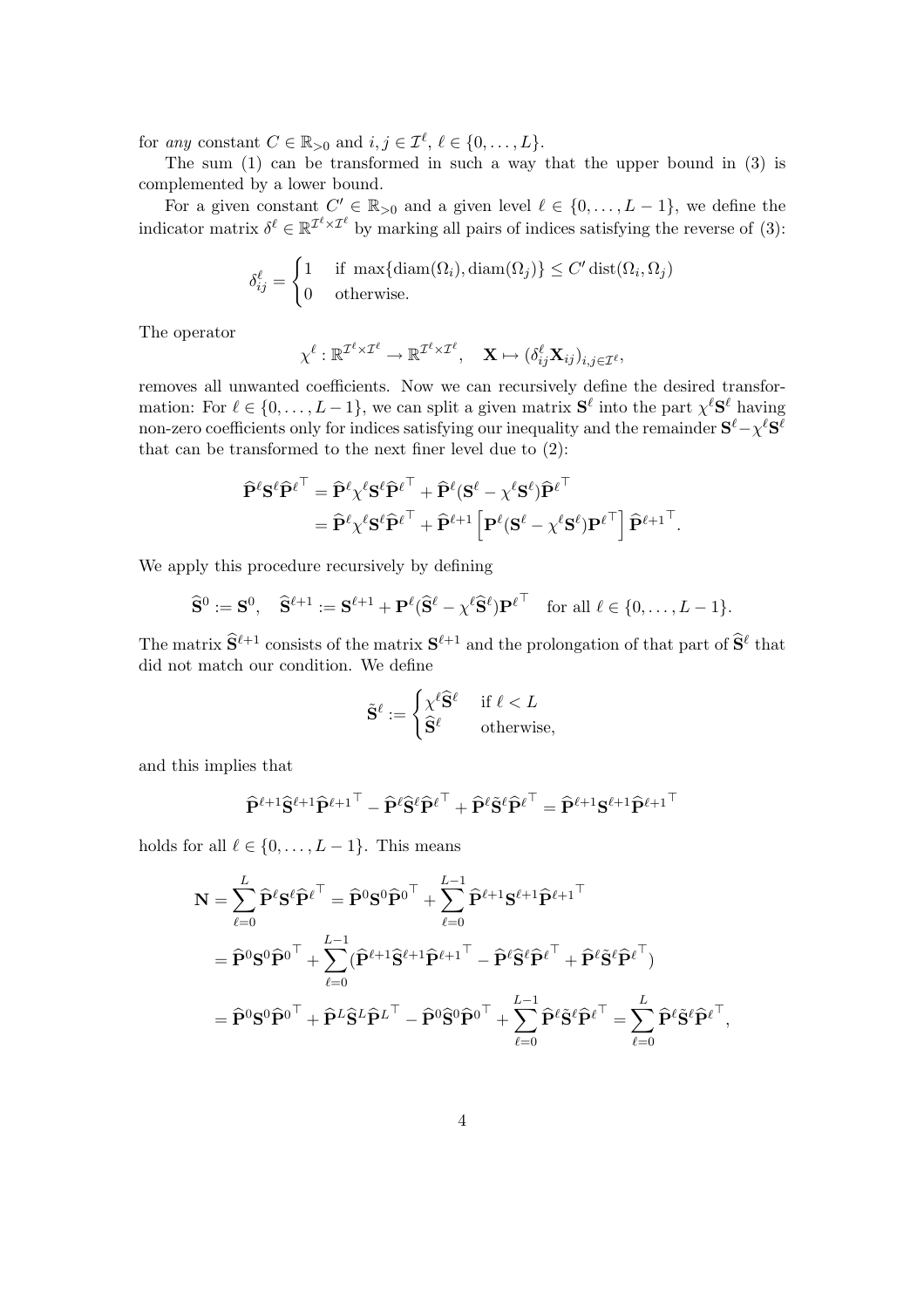so we have found an alternative representation of **N** that still has the form (1) such that

$$
\tilde{\mathbf{S}}^{\ell}_{ij} \neq 0 \Rightarrow \max\{\mathrm{diam}(\Omega_i), \mathrm{diam}(\Omega_j)\} \le C' \mathrm{dist}(\Omega_i, \Omega_j)
$$

holds for all  $\ell \in \{0, \ldots, L-1\}$ . In standard situations, the  $\tilde{S}^{\ell}$  of the new representation will be sparse and the diameters and the distance will be proportional.

**Example 2.1 (One-dimensional case)** *We consider a one-dimensional partial differential equation discretized by the common piecewise linear nodal basis functions on a dyadic grid hierarchy.* We use a Jacobi smoother, so the smoothing matrices  $S^{\ell}$  are *diagonal. Due to the choice of basis functions, the matrices*  $\widehat{P}^{\ell}S^{\ell}\widehat{P}^{\ell}$  <sup>†</sup> take the following *form:*



*Each diagonal entry of the matrix*  $S^{\ell}$  *represents a nodal basis function, and the matrix*  $\hat{\mathbf{P}}^{\ell}$  corresponds to the interpolation of this basis function in the grid points on the finest *level of the hierarchy. Since*  $S^{\ell}$  *is the composition of its diagonal entries, the matrix*  $\widehat{\mathbf{P}}^{\ell} \mathbf{S}^{\ell} \widehat{\mathbf{P}}^{\ell}$  is a composition of matrix blocks of rank 1.

*For the matrix* **N***, we combine the interpolated smoothing matrices on all levels and get the following representation:*



*We can see that the size of the non-diagonal blocks is proportional to their distance from the diagonal.*

# **3 Generalization**

Let  $\mathcal{I}^* := \bigcup_{\ell=0}^L \mathcal{I}^{\ell}$ . In the previous section, we have seen that the matrix **N** corresponding to an additive multigrid preconditioner has the following properties: For each  $i \in \mathcal{I}^*$ , there is a vector  $v^i \in \mathbb{R}^{\mathcal{I}^L}$  with an associated subdomain  $\Omega_i \subseteq \mathbb{R}^d$  such that the matrix **N** is a sum of rank-1-blocks of the form  $v^i s^{ij} v^{j-1}$  with

 $dist(\Omega_i, \Omega_j) \sim \max\{diam(\Omega_i), diam(\Omega_j)\}.$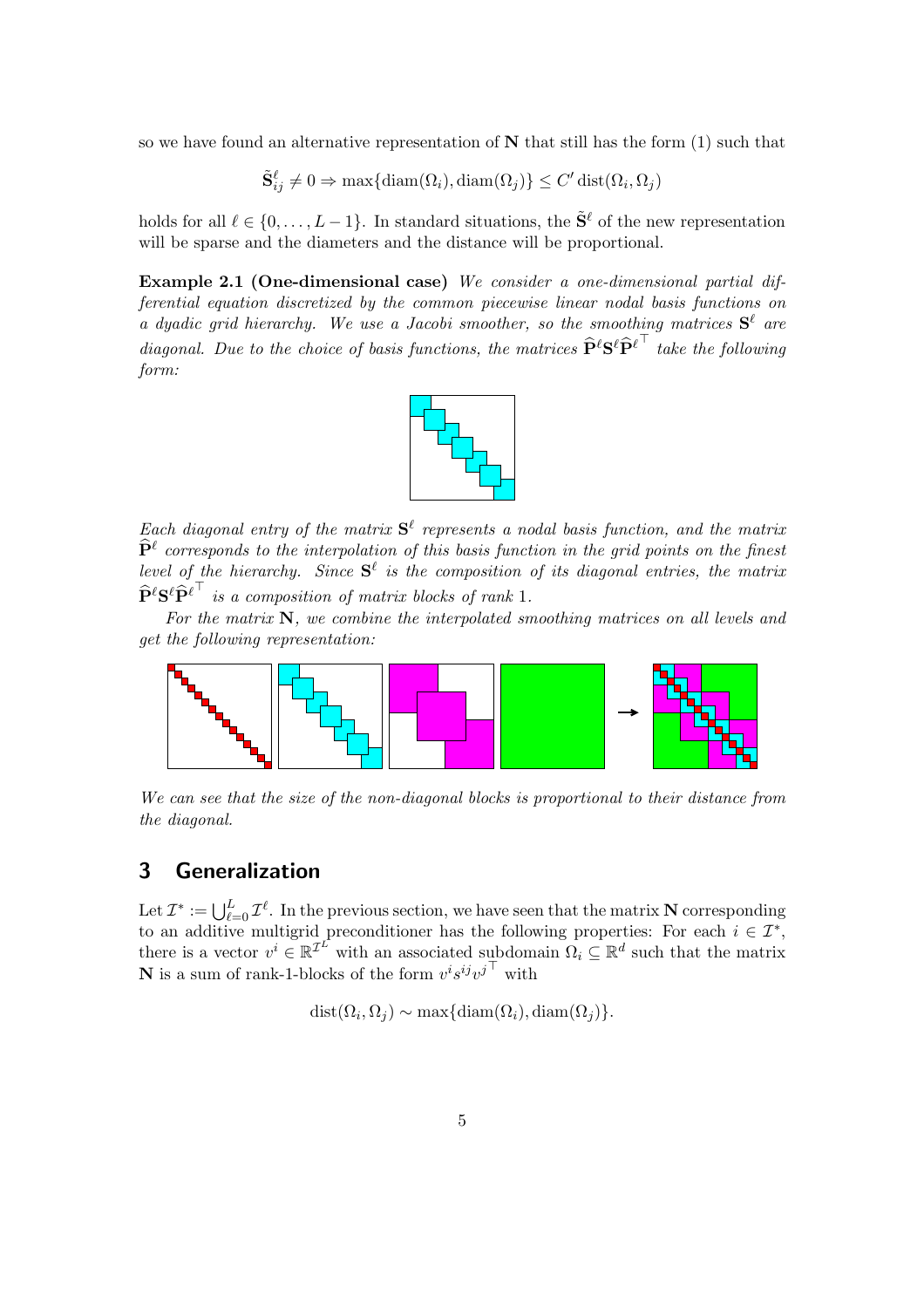If  $\ell \in \{0, \ldots, L-1\}$ , each  $i \in \mathcal{I}^{\ell}$  can be expressed in the form

$$
v^i = \sum_{j \in \mathfrak{S}^i} v^j p_{ji}
$$

for coefficients  $p_{ji} \in \mathbb{R}$  and a subset  $\mathfrak{S}^i \subseteq \mathcal{I}^{\ell+1}$ .

In order to derive a similar algorithm for the evaluation of integral operators, we have to generalize this structure.

#### **3.1 Cluster tree**

In the multigrid setting, we have introduced subdomains  $\Omega^{i}$  corresponding to degrees i of freedom. In typical boundary element applications, a hierarchy of degrees of freedom is not readily available, but it is still possible to construct a hierarchy of subdomains:

**Definition 3.1 (Cluster tree)** Let  $\mathcal{T}_I$  be a tree satisfying

- *1.*  $\Gamma$  *is the root of*  $\mathcal{T}_I$ *.*
- 2. If a node  $\tau$  of  $\mathcal{T}_I$  is not a leaf, it is the union of its sons  $\mathfrak{S}^{\tau}$  and  $\#\mathfrak{S}^{\tau} \leq C_{\text{sons}}$ *holds for a constant*  $C_{\text{sons}} \in \mathbb{N}$ .
- *3. If a node*  $\tau$  *of*  $\mathcal{T}_I$  *is a leaf, the set*

$$
\hat{\tau} := \{ i \in \mathcal{I} \; : \; \mathrm{supp} \, \Psi_i \cap \tau \neq \emptyset \}
$$

*satisfies*  $\#\hat{\tau} \leq C_{\text{leaf}}$  *for a constant*  $C_{\text{leaf}} \in \mathbb{N}$ .

*Then*  $T_I$  *is called a* cluster tree*, the set of its nodes is denoted by*  $T_I$  *and its elements*  $\tau \in T_I$  *are called* clusters.

We note that this definition implies  $\tau \subseteq \Gamma$  for all nodes of  $\mathcal{T}_I$ . Simple algorithms for constructing suitable cluster trees for relatively general finite element grids can be found in [8, 9, 1].

#### **3.2 Block partition**

We have seen that the multigrid operator can be expressed in the form of a sum of terms of the form  $v^i s^{ij} v^{j-1}$  that satisfy max{diam( $\Omega_i$ ), diam( $\Omega_j$ )} ~ C' dist( $\Omega_i, \Omega_j$ ).

We make use of this condition to create a similar structure: A pair  $(\tau, \sigma)$  of clusters is called  $\eta$ -*admissible* for a parameter  $\eta \in \mathbb{R}_{>0}$  if

$$
\max\{\text{diam}(\tau),\text{diam}(\sigma)\}\leq \eta\,\text{dist}(\tau,\sigma) \tag{4}
$$

holds. Using this criterion, the following algorithm constructs the necessary blocks: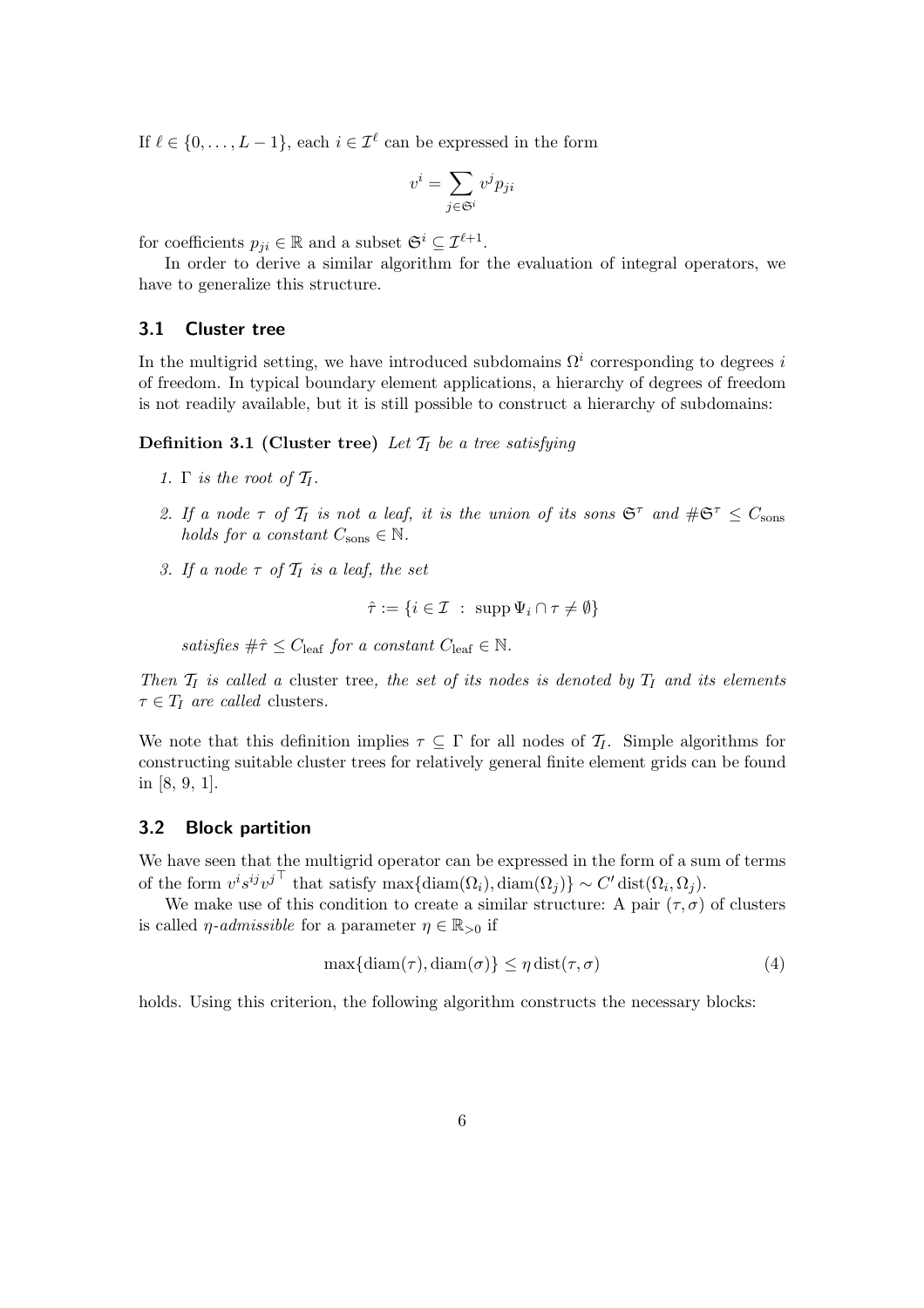procedure BuildPartition( $\tau$ ,  $\sigma$ , var P); begin if  $(\tau, \sigma)$  is *η*-admissible then  $P := P \cup \{(\tau, \sigma)\}\$  { admissible block } else if  $\mathfrak{S}^{\tau} = \emptyset$  then if  $\mathfrak{S}^{\sigma} = \emptyset$  then  $P := P \cup \{(\tau, \sigma)\}\$  { no splitting possible } else for  $\sigma' \in \mathfrak{S}^{\sigma}$  do BuildPartition $(\tau, \sigma', P)$  $\{$  split  $\sigma$  only  $\}$ else if  $\mathfrak{S}^{\sigma} = \emptyset$  then for  $\tau' \in \mathfrak{S}^{\tau}$  do BuildPartition( $\tau'$ ,  $\sigma$ , P)  $\{$  split  $\tau$  only  $\}$ else for  $\tau' \in \mathfrak{S}^{\tau}$ ,  $\sigma' \in \mathfrak{S}^{\sigma}$  do BuildPartition $(\tau', \sigma')$ { split  $\tau$  and  $\sigma$  } end

We collect the admissible blocks of P in Pfar (they are referred to as *far-field blocks*, since they are far from the diagonal) and the remaining blocks in  $P_{\text{near}}$  (these are called *near-field blocks*):

$$
P_{\text{far}} := \{ (\tau, \sigma) \in P \; : \; (\tau, \sigma) \text{ is } \eta \text{-admissible} \}, \quad P_{\text{near}} := P \setminus P_{\text{far}}.
$$

#### **3.3 Increased rank**

The blocks of the multigrid operator **N** are stored in the form  $v^i s^{ij} v^{j-1}$  and have rank 1. Since the matrix  $N$  is only a rough approximation of the inverse of the stiffness matrix, we have to use multiple iteration steps in order to reach a sufficient accuracy of the solution.

We do not have the possibility of using an iterative process in order to evaluate a general integral operator, therefore we have to look for an alternative way of improving the accuracy. The solution is to increase the rank: For each cluster  $\tau \in T_I$ , we fix a rank  $k^{\tau}$  and introduce a matrix  $\mathbf{V}^{\tau} \in \mathbb{R}^{\mathcal{I} \times k^{\tau}}$  describing a *cluster basis* as a generalization of the vectors  $v^i$ . The coefficients  $s^{ij}$  are replaced by a matrix  $S^{\tau,\sigma} \in \mathbb{R}^{k^{\tau} \times k^{\sigma}}$  for blocks  $(\tau,\sigma) \in P$ .

Now we can introduce the generalization of the structure from (1) that we will use for the approximation of the matrix **K**:

$$
\tilde{\mathbf{K}} := \sum_{(\tau,\sigma)\in P_{\text{far}}} \mathbf{V}^{\tau} \mathbf{S}^{\tau,\sigma} \mathbf{V}^{\sigma\top} + \sum_{(\tau,\sigma)\in P_{\text{near}}} \hat{\mathbf{S}}^{\tau,\sigma}.
$$
\n(5)

A matrix given in this form is called a *uniform hierarchical matrix*.

There is still one thing missing: For the vectors  $v^i$ , the equation (2) holds, i.e., they are nested. This property is crucial for the efficiency of multigrid methods, so we have to make sure that the generalized method preserves it. We do this by requiring that there are matrices  $\mathbf{B}^{\tau',\tau} \in \mathbb{R}^{k^{\tau'} \times k^{\tau}}$  for all  $\tau \in T_I$  and  $\tau' \in \mathfrak{S}^{\tau}$  such that

$$
\mathbf{V}^{\tau} = \sum_{\tau' \in \mathfrak{S}^{\tau}} \mathbf{V}^{\tau'} \mathbf{B}^{\tau', \tau}
$$
(6)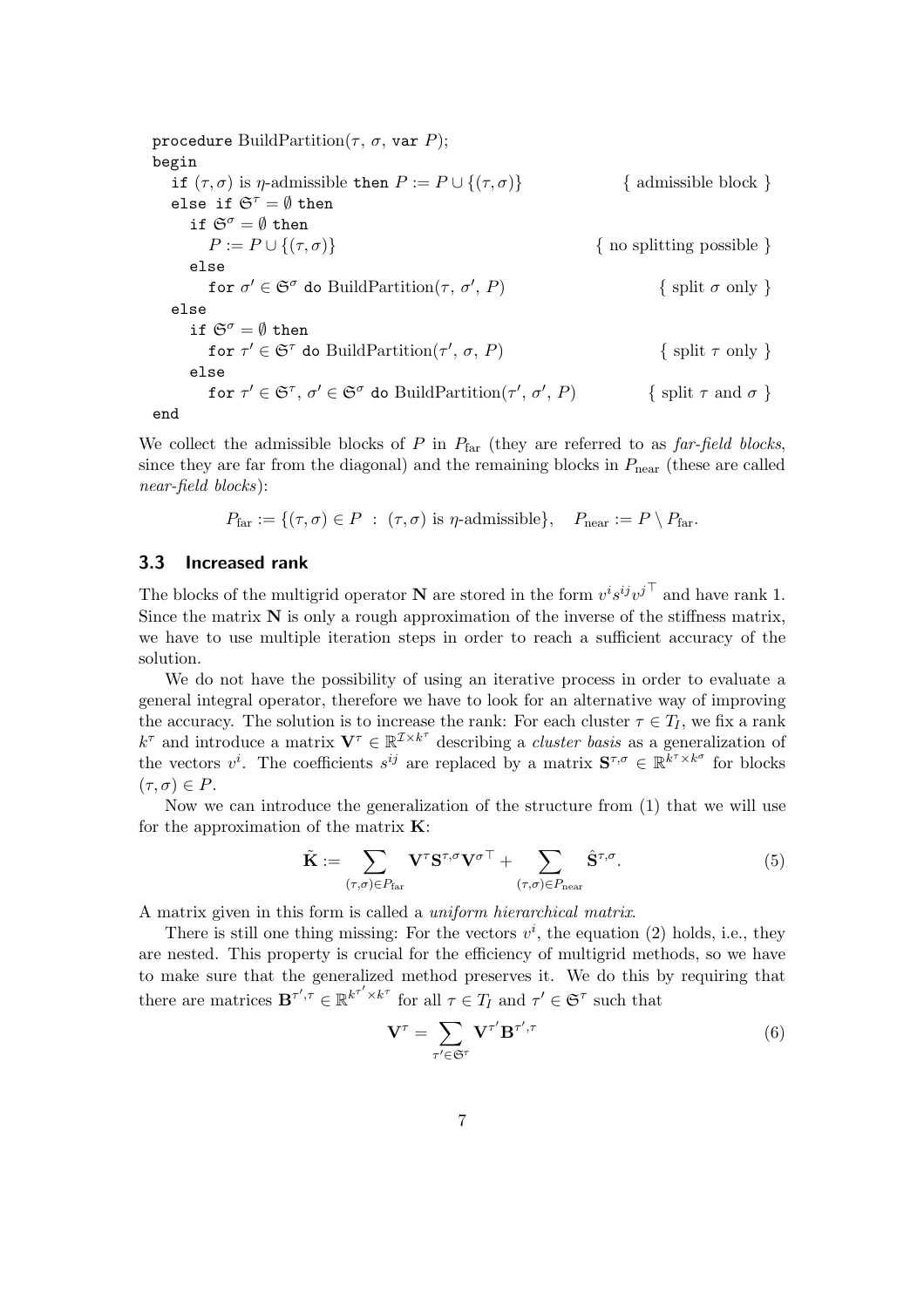holds. A uniform hierarchical matrix whose cluster bases satisfy the condition  $(6)$  is called an  $\mathcal{H}^2$ *-matrix*<sup>1</sup> [13].

We have to rearrange the multigrid algorithm in order to adapt it to the generalized structure: The restriction of the input vector to all grid levels has to be done separately since we traverse the cluster tree from the coarse to the finer levels, but information has to be passed in the reverse direction:

```
procedure Restriction(\tau);
begin
   if \mathfrak{S}^{\tau} = \emptyset then { highest level }
      x^{\tau} := \mathbf{V}^{\tau \top} x{ apply V^{\tau} directly }
   else begin \{ intermediate level \}x^{\tau} := 0for \tau' \in \mathfrak{S}^{\tau} do begin
         Restriction(\tau'); x^{\tau} := \mathbf{B}^{\tau', \tau^{-1}} x^{\tau'}{ use (6)}
      end
   end
end
```
This algorithm computes the coefficients  $x^{\tau}$  :=  $V^{\tau\tau}x$  for all clusters  $\tau \in T_I$ . The following procedure performs the rest of the matrix-vector multiplication:

procedure Multiplication $(\tau)$ ; begin  $y^{\tau} := 0$ ; for  $\sigma \in T_I$  with  $(\tau, \sigma) \in P_{\text{far}}$  do  $y^\tau := y^\tau + \mathbf{S}^{\tau, \sigma} x^\sigma$ ; { multiply by  $\mathbf{S}^{\tau, \sigma}$  } if  $\mathfrak{S}^{\tau} = \emptyset$  then { highest level }  $y := y + \mathbf{V}^\tau y^\tau$ else begin  $\{$  intermediate level  $\}$ for  $\tau' \in \mathfrak{S}^{\tau}$  do begin  $y^{\tau'} := y^{\tau'} + \mathbf{B}^{\tau', \tau} y^{\tau}$ ; Multiplication( $\tau'$  $\{ use (6) \}$ end end end

Combining both procedures gives us the fast matrix-vector multiplication algorithm:

procedure  $MVM(x, var y)$ ; begin Restriction(Γ);  $\{ \text{ compute } x^{\tau} \}$  $y := 0;$ Multiplication(Γ);  $\{ \text{ compute far-field part } \}$ for  $(\tau,\sigma) \in P_{\text{near}}$  do  $y := y + \hat{\mathbf{S}}^{\tau,\sigma} x$  { add near-field part } end

<sup>&</sup>lt;sup>1</sup>The name  $\mathcal{H}^2$ -matrix is due to the fact that we are using *two* hierarchies: The cluster tree and the hierarchy of the cluster bases.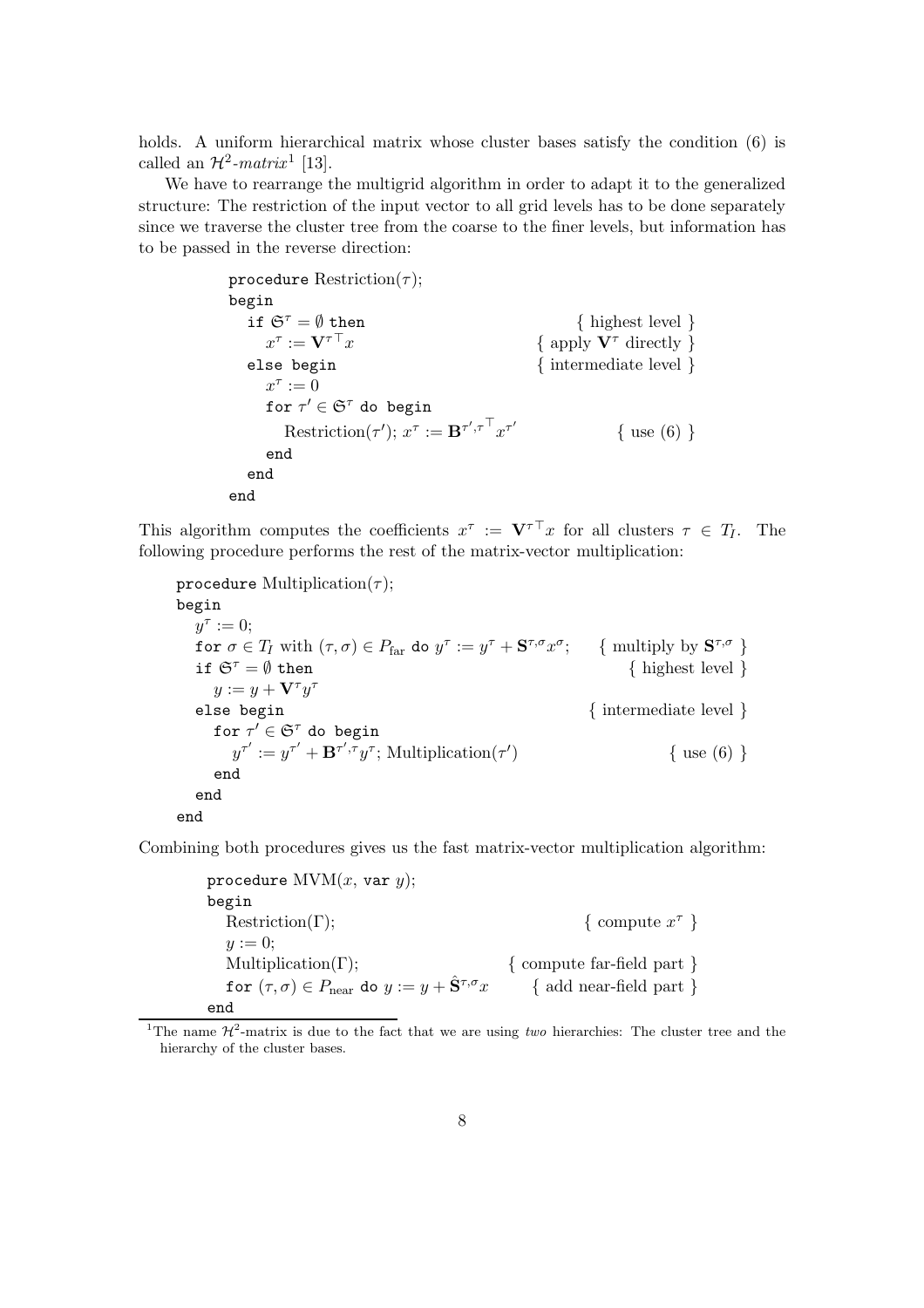For typical cluster trees and block partitions, the matrix-vector multiplication requires  $\mathcal{O}(nk_{\text{max}})$  operations, where  $n := \# \mathcal{I}$  is the number of degrees of freedom and where  $k_{\text{max}} := \max\{k^{\tau} : \tau \in T_I\}$  is the maximal rank. This means that our generalized algorithm, just as a usual multigrid algorithm, has optimal complexity in  $n$ .

# **4** H<sup>2</sup>**-matrix approximation of integral operators**

We will now apply the  $H^2$ -matrix technique to the problem of approximating integral operators: We have to construct appropriate matrices  $V^{\tau}$ ,  $B^{\tau', \tau}$  and  $S^{\tau, \sigma}$  such that the resulting  $\mathcal{H}^2$ -matrix approximates the discretized integral operators **K**.

#### **4.1 Kernel approximation**

We recall that the matrix  $\bf{K}$  is defined by

$$
\mathbf{K}_{ij} = \int_{\Gamma} \Psi_i(x) \int_{\Gamma} \kappa(x, y) \Psi_j(y) \, dy \, dx.
$$

If the kernel function  $\kappa(\cdot, \cdot)$  is *degenerate*, i.e., if it has the form

$$
\kappa(x, y) = \sum_{\nu=1}^{k} \sum_{\mu=1}^{l} s_{\nu, \mu} f_{\nu}(x) g_{\mu}(y)
$$

for functions  $(f_{\nu})_{\nu=1}^k$  and  $(g_{\mu})_{\mu=1}^l$  and coefficients  $(s_{\nu,\mu})_{\nu,\mu=1}^{k,l}$ , we find

$$
\mathbf{K}_{ij} = \sum_{\nu=1}^k \sum_{\mu=1}^l s_{\nu,\mu} \underbrace{\int_{\Gamma} \Psi_i(x) f_{\nu}(x) dx}_{=:F_{i\nu}} \underbrace{\int_{\Gamma} \Psi_j(y) g_{\mu}(y) dy}_{=:G_{j\mu}} = (FSG^{\top})_{ij},
$$

i.e., the matrix  $\bf{K}$  has the desired form  $(5)$ .

Unfortunately, typical kernel functions are not degenerate, so we will not be able to use the above representation globally. However, we can use it *locally*: The standard kernel functions are *asymptotically smooth*, i.e., they satisfy an estimate of the form

$$
|\partial_x^{\alpha} \partial_y^{\beta} \kappa(x, y)| \le C(\alpha + \beta)! (c_0 ||x - y||)^{-g - |\alpha| - |\beta|}
$$
\n(7)

for constants  $C, c_0 \in \mathbb{R}_{>0}$ , a parameter  $g \in \mathbb{R}_{>0}$  denoting the degree of singularity at the diagonal  $x = y$  and arbitrary multi-indices  $\alpha, \beta \in \mathbb{N}_0^d$ . This estimate implies that the kernel is smooth in domains that are removed from the diagonal.

A smooth function can be approximated by polynomial interpolation, and any polynomial is automatically degenerate, so we can construct degenerate approximations of the kernel function by interpolation (cf. [7, 3]).

In order to get a simple algorithm, we will use tensor-product interpolation, and for this we need axis-parallel domains. Therefore we fix an axis-parallel box  $Q^{\tau} \subseteq \mathbb{R}^d$  for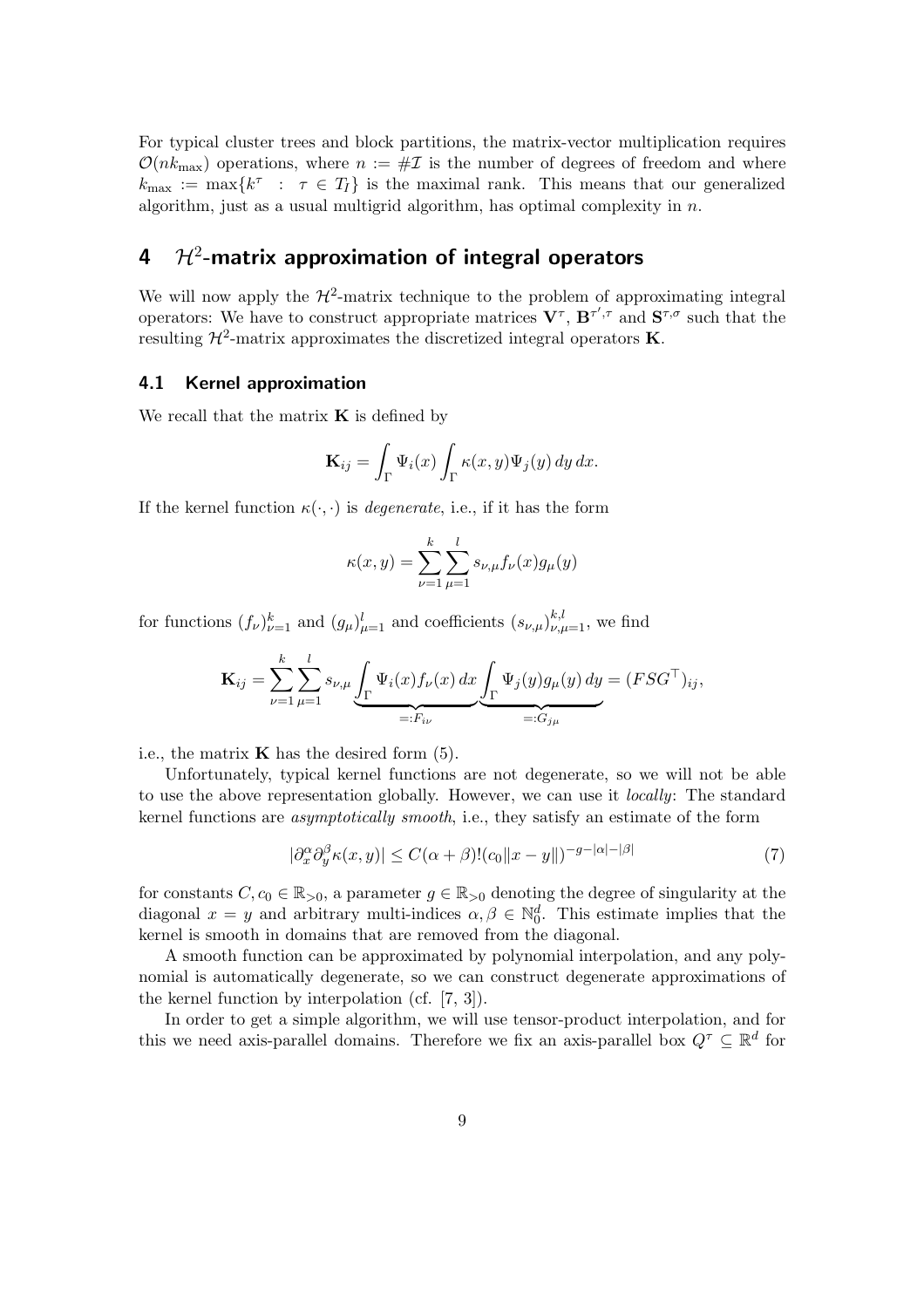each cluster  $\tau \in T_I$  satisfying  $\tau \subseteq Q^{\tau}$ . Due to this latter property, the boxes  $Q^{\tau}$  are called *bounding boxes*.

In order to find an approximation of the kernel function for a block  $(\tau, \sigma) \in P$ , we will use interpolation on the domain  $Q^{\tau} \times Q^{\sigma}$ , so we have to ensure that the kernel function is smooth on this domain. We do this by replacing the admissibility condition (4) by the stronger condition

$$
\max\{\text{diam}(Q^{\tau}), \text{diam}(Q^{\sigma})\} \le \eta \,\text{dist}(Q^{\tau}, Q^{\sigma}).\tag{8}
$$

We fix an interpolation operator  $\mathfrak{I}^{\tau}$  of order  $m^{\tau}$  for each bounding box  $Q^{\tau}$  with corresponding interpolation points  $(x_{\nu}^{\tau})_{\nu \in M_{\tau}}$  and Lagrange polynomials  $(\mathcal{L}_{\nu}^{\tau})_{\nu \in M_{\tau}}$ .

For each admissible block  $(\tau, \sigma) \in P_{\text{far}}$ , we define the kernel approximation

$$
\tilde{\kappa}^{\tau,\sigma}(x,y) := (\mathfrak{I}^{\tau} \otimes \mathfrak{I}^{\sigma})[\kappa](x,y) = \sum_{\nu \in M^{\tau}} \sum_{\mu \in M^{\sigma}} \kappa(x_{\nu}^{\tau}, x_{\mu}^{\sigma}) \mathcal{L}_{\nu}^{\tau}(x) \mathcal{L}_{\mu}^{\sigma}(y).
$$

The partition P describes a decomposition of the set  $\Gamma \times \Gamma$  into admissible and nonadmissible subdomains. We define the approximation of the kernel function  $\kappa(\cdot, \cdot)$  by replacing the original kernel function by its local approximations in all far-field blocks:

$$
\tilde{\kappa}(x, y) := \begin{cases}\n\tilde{\kappa}^{\tau, \sigma}(x, y) & \text{if } x \in \tau, y \in \sigma, (\tau, \sigma) \in P_{\text{far}} \\
\kappa(x, y) & \text{otherwise.} \n\end{cases}
$$

#### **4.2 Matrix approximation**

The approximate matrix  $\tilde{\mathbf{K}}$  is derived by discretizing  $\tilde{\kappa}(\cdot,\cdot)$ :

$$
\tilde{\mathbf{K}}_{ij} = \int_{\Gamma} \Psi_i(x) \int_{\Gamma} \tilde{\kappa}(x, y) \Psi_j(y) \, dy \, dx = \sum_{(\tau, \sigma) \in P} \int_{\tau} \Psi_i(x) \int_{\sigma} \tilde{\kappa}(x, y) \Psi_j(y) \, dy \, dx \n= \sum_{(\tau, \sigma) \in P_{\text{far}}} \int_{\tau} \Psi_i(x) \int_{\sigma} \tilde{\kappa}^{\tau, \sigma}(x, y) \Psi_j(y) \, dy \, dx \n+ \sum_{(\tau, \sigma) \in P_{\text{near}}} \int_{\tau} \Psi_i(x) \int_{\sigma} \kappa(x, y) \Psi_j(y) \, dy \, dx \n= \sum_{(\tau, \sigma) \in P_{\text{far}}} \mathbf{V}^{\tau} \mathbf{S}^{\tau, \sigma} \mathbf{V}^{\sigma \top} + \sum_{(\tau, \sigma) \in P_{\text{near}}} \hat{\mathbf{S}}^{\tau, \sigma},
$$

where the matrices  $\mathbf{V} \in \mathbb{R}^{\mathcal{I} \times M^{\tau}}$ ,  $\mathbf{S}^{\tau,\sigma} \in \mathbb{R}^{M^{\tau} \times M^{\sigma}}$  and  $\hat{\mathbf{S}}^{\tau,\sigma} \in \mathbb{R}^{\mathcal{I} \times \mathcal{I}}$  are defined by

$$
\mathbf{V}_{i\nu}^{\tau} := \int_{\tau} \mathcal{L}_{\nu}^{\tau}(x) \Psi_i(x) dx, \quad \mathbf{S}_{\nu\mu}^{\tau,\sigma} := \kappa(x_{\nu}^{\tau}, x_{\mu}^{\sigma}) \quad \text{and}
$$

$$
\hat{\mathbf{S}}_{ij}^{\tau,\sigma} := \int_{\tau} \Psi_i(x) \int_{\sigma} \kappa(x, y) \Psi_j(y) dy dx.
$$

We note that  $\tau \cap \text{supp } \Psi_i = \emptyset$  implies  $\mathbf{V}_{i\nu}^{\tau} = 0$  for all  $i \in \mathcal{I}$  and  $\nu \in M^{\tau}$ , so a large number of rows of  $V^{\tau}$  will be zero. By the same reasoning, we see that most of the entries of the near-field matrices  $\hat{\mathbf{S}}^{\tau,\sigma}$  will be zero, too.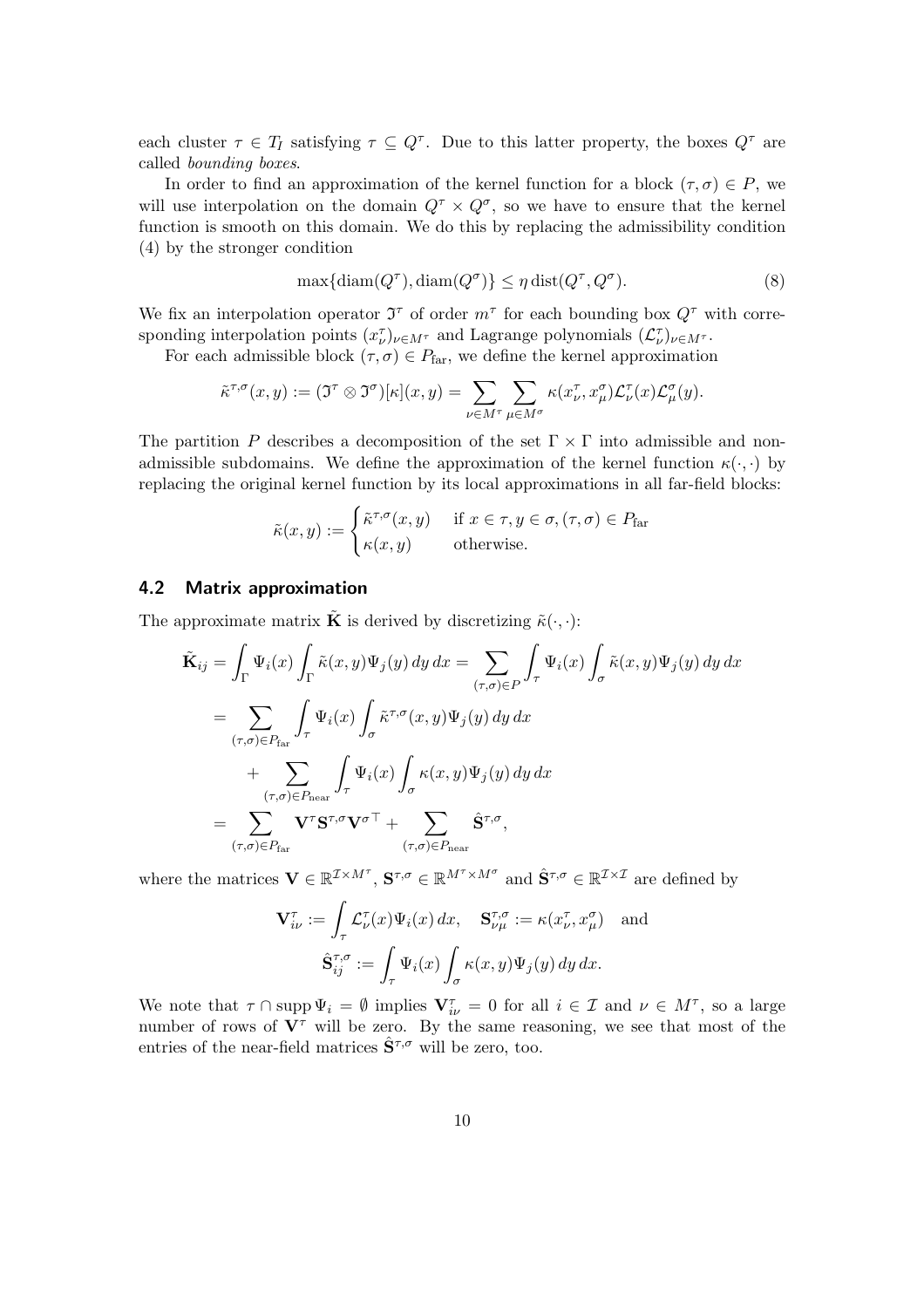Let  $\tau \in T_I$  and  $\tau' \in \mathfrak{S}^{\tau}$ . If  $m^{\tau} \leq m^{\tau'}$ , we have  $\mathcal{L}_{\nu}^{\tau} = \mathfrak{I}^{\tau'}[\mathcal{L}_{\nu}^{\tau}]$ , and therefore

$$
\begin{split} \mathbf{V}_{i\nu}^{\tau} &= \int_{\tau} \mathcal{L}_{\nu}^{\tau}(x) \Psi_{i}(x) \, dx = \sum_{\tau' \in \mathfrak{S}^{\tau}} \int_{\tau'} \mathcal{L}_{\nu}^{\tau}(x) \Psi_{i}(x) \, dx \\ &= \sum_{\tau' \in \mathfrak{S}^{\tau}} \int_{\tau'} \mathfrak{I}^{\tau'}[\mathcal{L}_{\nu}^{\tau}](x) \Psi_{i}(x) \, dx = \sum_{\tau' \in \mathfrak{S}^{\tau}} \sum_{\nu' \in M^{\tau'}} \mathcal{L}_{\nu}^{\tau}(x_{\nu'}^{\tau'}) \int_{\tau'} \mathcal{L}_{\nu'}^{\tau'}(x) \Psi_{i}(x) \, dx \\ &= \left( \sum_{\tau' \in \mathfrak{S}^{\tau}} \mathbf{V}^{\tau'} \mathbf{B}^{\tau', \tau} \right)_{i\nu} \end{split}
$$

holds for  $\mathbf{B}^{\tau',\tau} \in \mathbb{R}^{M^{\tau'} \times M^{\tau}}$  defined by

$$
\mathbf{B}_{\nu'\nu}^{\tau',\tau}:=\mathcal{L}_{\nu}^{\tau}(x_{\nu'}^{\tau'}),
$$

so our cluster bases satisfy condition (6), and this implies that  $\tilde{\mathbf{K}}$  is an  $\mathcal{H}^2$ -matrix approximation of **K** with cluster ranks  $k^{\tau} := \#M^{\tau} = (m^{\tau})^d$ .

**Remark 4.1** *Combining standard interpolation estimates with the asymptotic smoothness property* (7) *and the admissibility condition* (8)*, we get the error bound*

$$
|\kappa(x, y) - \tilde{\kappa}(x, y)| \le C(c_1 \eta)^m \min_{(\tau, \sigma) \in P_{\text{far}}} \text{dist}(Q^{\tau}, Q^{\sigma})^{-g}
$$

$$
\le C(c_1 \eta)^m \left(\frac{\eta}{\min_{\tau \in T_I} \text{diam}(Q^{\tau})}\right)^g
$$

*for constants*  $C, c_1 \in \mathbb{R}_{>0}$  *(cf. [3]). This means that the*  $\mathcal{H}^2$ -matrix approximation *converges exponentially in* m *if*  $c_1 \eta < 1$  *holds.* 

### **4.3 Variable-order interpolation**

Using interpolation of constant order m, the error of the  $\mathcal{H}^2$ -matrix approximation is in  $\mathcal{O}((c_1\eta)^m)$ , while the complexity for the matrix-vector multiplication is in  $\mathcal{O}(nm^d)$ .

This is similar to multigrid techniques: One step of the multigrid iteration reduces the error by a fixed factor  $\gamma \in ]0,1[$  and requires  $\mathcal{O}(n)$  operations, so m steps of the iteration will give us a precision in  $\mathcal{O}(\gamma^m)$  by using  $\mathcal{O}(nm)$  operations.

The number  $n$  of degrees of freedom is related to the discretization error, and we have to ensure that the error introduced by our approximation scheme or, in the multigrid context, by the iterative solution process, is of the same order of magnitude as the discretization error.

For typical discretization schemes, this means that  $m$  should be proportional to  $log(n)$ , and this implies that the "true" complexity of the constant-order approximation is  $\mathcal{O}(n \log^d n)$ . This is clearly not optimal.

The solution is suggested by multigrid techniques: In the *nested iteration*, the multigrid iteration is performed on a coarse grid until the iterative error is proportional to the discretization error on this grid. Then the solution is interpolated on the next finer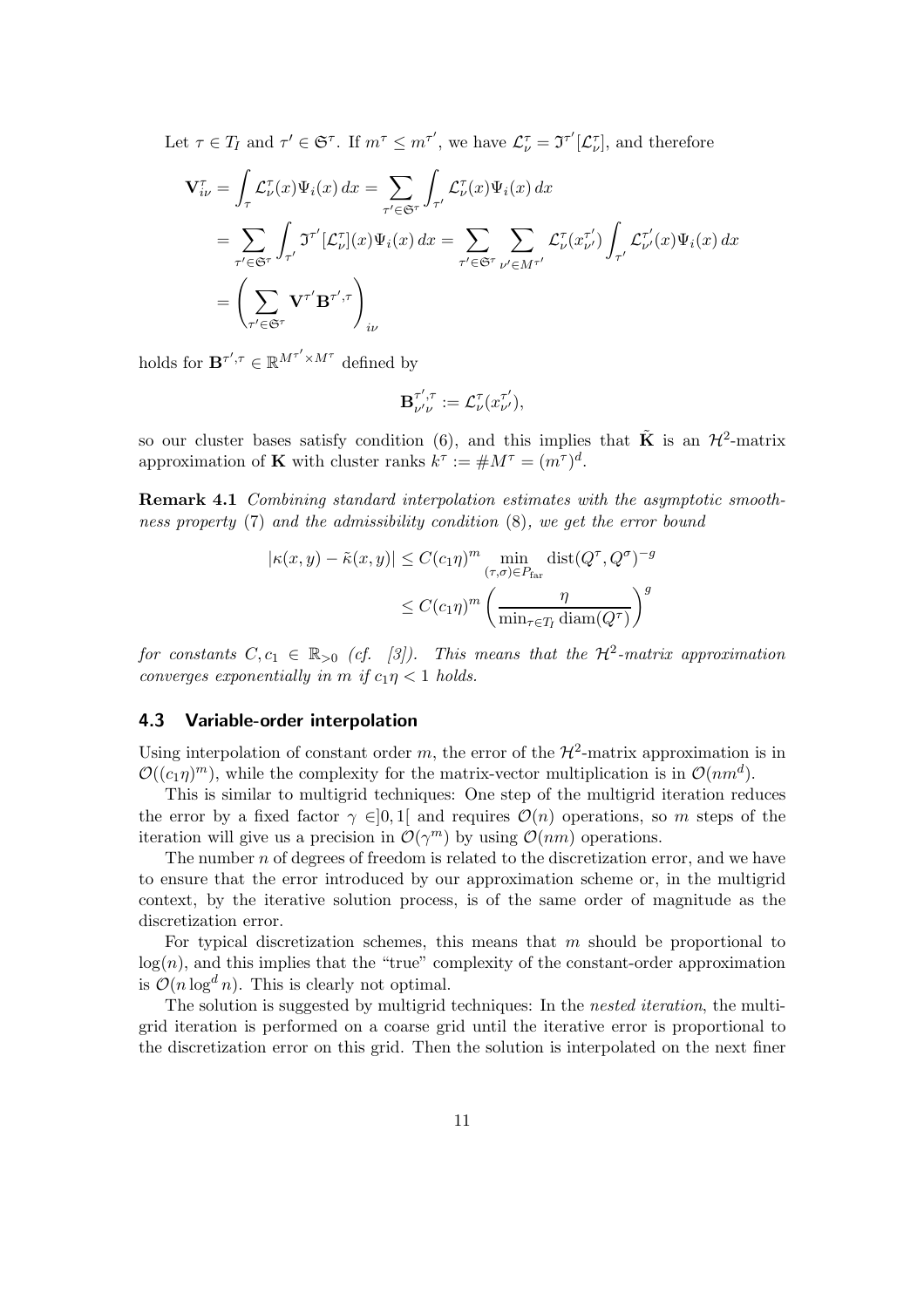

Figure 1: Multigrid iterations during a nested iteration

grid, and this interpolant is used as an initial guess for the iteration on this grid. The procedure is repeated until the finest grid has been reached, and due to the quality of the initial guesses, only a fixed number  $\alpha$  of iterations has to be performed per level. Since the number of degrees of freedom decreases exponentially, the entire nested iteration procedure takes only  $\mathcal{O}(n)$  operations to compute a sufficiently precise solution on the finest grid.

Let us consider the amount of work per level: During the computation on the coarsest grid,  $\alpha$  multigrid steps are performed. On the next finer grid, again  $\alpha$  multigrid steps are performed, and each of these steps involves one recursive multigrid step on the coarsest level (cf. Figure 1). Summing this up, we see that a total of  $\alpha(L-\ell) + \alpha$  multigrid steps are performed on level  $\ell$  of the hierarchy, i.e., the number of iteration steps increases linearly when the level number decreases.

In the setting of  $H^2$ -matrices, the rank takes the place of the number of iteration steps, so the equivalent of the nested iteration will be to use a higher rank on larger clusters and a lower rank on smaller ones. This causes a problem: In the definition of our  $\mathcal{H}^2$ -matrix approximation of **K**, we needed the inequality  $m^{\tau} \leq m^{\tau'}$  in order to be able to prove equation (6), i.e., that the cluster bases are nested. Since this equation is crucial for our method, we look for an alternative way of defining the cluster basis.

The idea is simple: We look for approximations  $\hat{\mathcal{L}}_{\nu}^{\tau}$  of the Lagrange polynomials  $\mathcal{L}_{\nu}^{\tau}$ such that the equality

$$
\widehat{\mathcal{L}}_{\nu}^{\tau} = \sum_{\nu' \in M^{\tau'}} \mathbf{B}_{\nu' \nu}^{\tau', \tau} \widehat{\mathcal{L}}_{\nu'}^{\tau'}
$$

holds. This equality implies (6). To this end, we introduce the piecewise interpolation operator  $\hat{\mathfrak{I}}^{\tau}$  by

$$
\widehat{\mathfrak{I}}^{\tau}[u](x) := \begin{cases} u(x) & \text{if } \mathfrak{S}^{\tau} = \emptyset \\ \widehat{\mathfrak{I}}^{\tau'}[\mathfrak{I}^{\tau'}[u]](x) & \text{if } x \in \tau', \tau' \in \mathfrak{S}^{\tau} \\ 0 & \text{otherwise,} \end{cases}
$$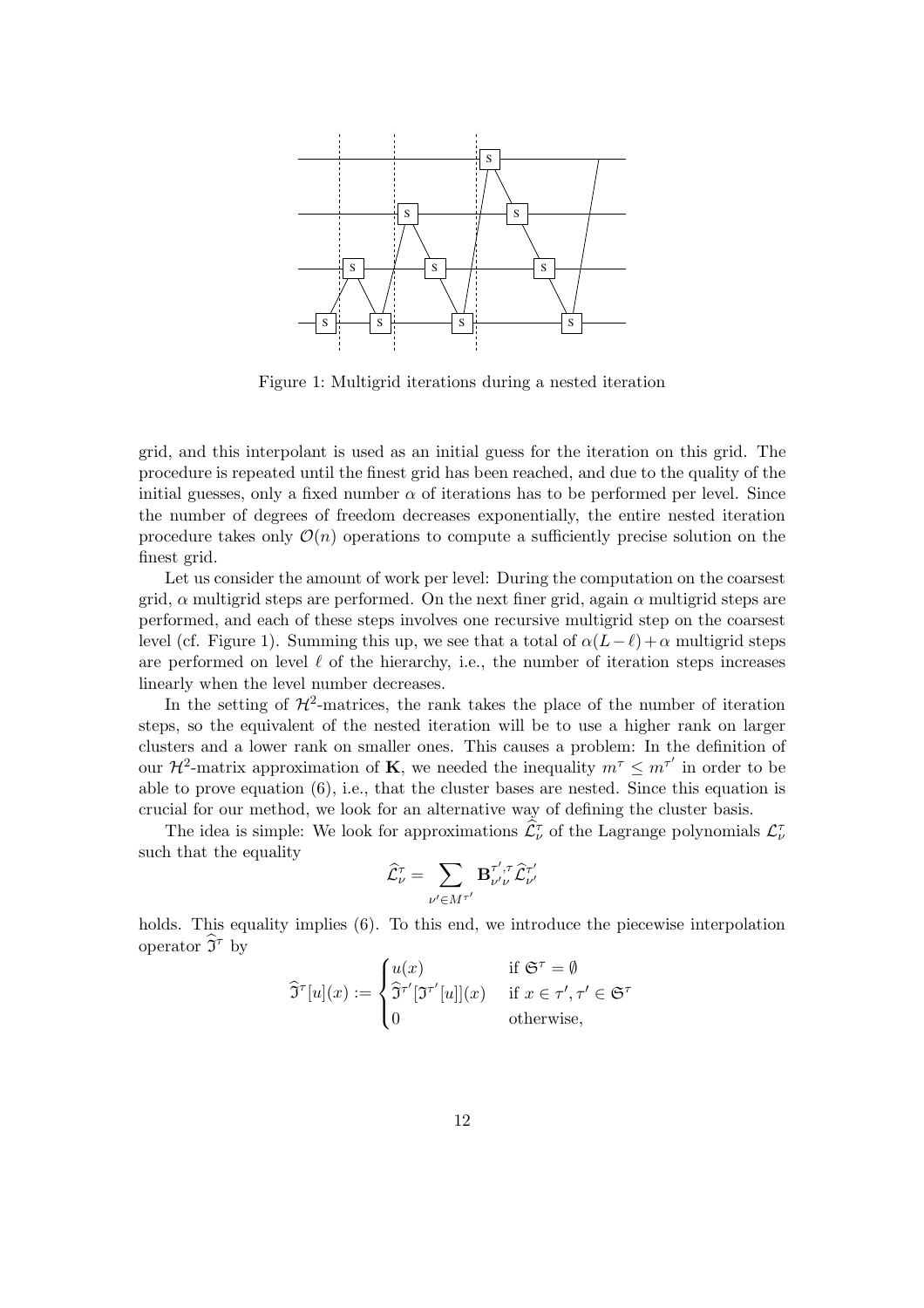

Figure 2:  $\mathcal{L}_{\nu}^{\tau}$  compared to  $\widehat{\mathcal{L}}_{\nu}^{\tau}$  for  $m^{\tau} = 5$ 

and define the approximative Lagrange polynomials by

$$
\widehat{\mathcal{L}}_{\nu}^{\tau}:=\widehat{\mathfrak{I}}^{\tau}[\mathcal{L}_{\nu}^{\tau}].
$$

We can see in Figure 2 what this means: The original Lagrange polynomials are replaced by piecewise lower-order interpolants.

By definition, we have  $\hat{\mathcal{L}}_{\nu}^{\tau} = \mathcal{L}_{\nu}^{\tau}$  for all leaves  $\tau \in T_I$ . For a non-leaf  $\tau \in T_I$  with a son  $\tau' \in \mathfrak{S}^{\tau}$  and for  $x \in \tau'$ , we find

$$
\widehat{\mathcal{L}}_{\nu}^{\tau}(x) = \widehat{\mathfrak{I}}^{\tau}[\mathcal{L}_{\nu}^{\tau}](x) = \widehat{\mathfrak{I}}^{\tau'}[\mathcal{I}^{\tau'}[\mathcal{L}_{\nu}^{\tau}]](x) = \sum_{\nu' \in M^{\tau'}} \mathcal{L}_{\nu}^{\tau}(x_{\nu'}^{\tau'}) \widehat{\mathfrak{I}}^{\tau'}[\mathcal{L}_{\nu'}^{\tau'}](x) = \sum_{\nu' \in M^{\tau'}} \mathbf{B}_{\nu'\nu}^{\tau',\tau} \widehat{\mathcal{L}}_{\nu'}^{\tau'}(x).
$$

Using the approximative Lagrange polynomials, we can construct variable-order approximations of the kernel function  $\kappa(\cdot, \cdot)$ . It is possible to show that the resulting approximation error is proportional to the discretization error and that the complexity for the matrix-vector multiplication in this case is in  $\mathcal{O}(n)$  [16, 5].

# **5 Approximation of general matrices**

We have seen that  $\mathcal{H}^2$ -matrices are an efficient tool for the approximation of matrices resulting from the Galerkin discretization of simple integral operators. The papers [3, 5] demonstrate that our technique can be applied to other discretization schemes and integral operators involving derivatives of the kernel function.

The construction of  $\mathcal{H}^2$ -matrices we have presented so far requires an explicitly given kernel function and an explicitly given approximation scheme for this kernel function. There is an alternative construction that creates  $\mathcal{H}^2$ -matrix approximations based on purely algebraic properties of the underlying original matrix [2, 4].

We assume that a cluster tree and a block partition are given and that each index  $i \in \mathcal{I}$  is contained in exactly one leaf cluster, i.e., that the leaf clusters form a partition of I.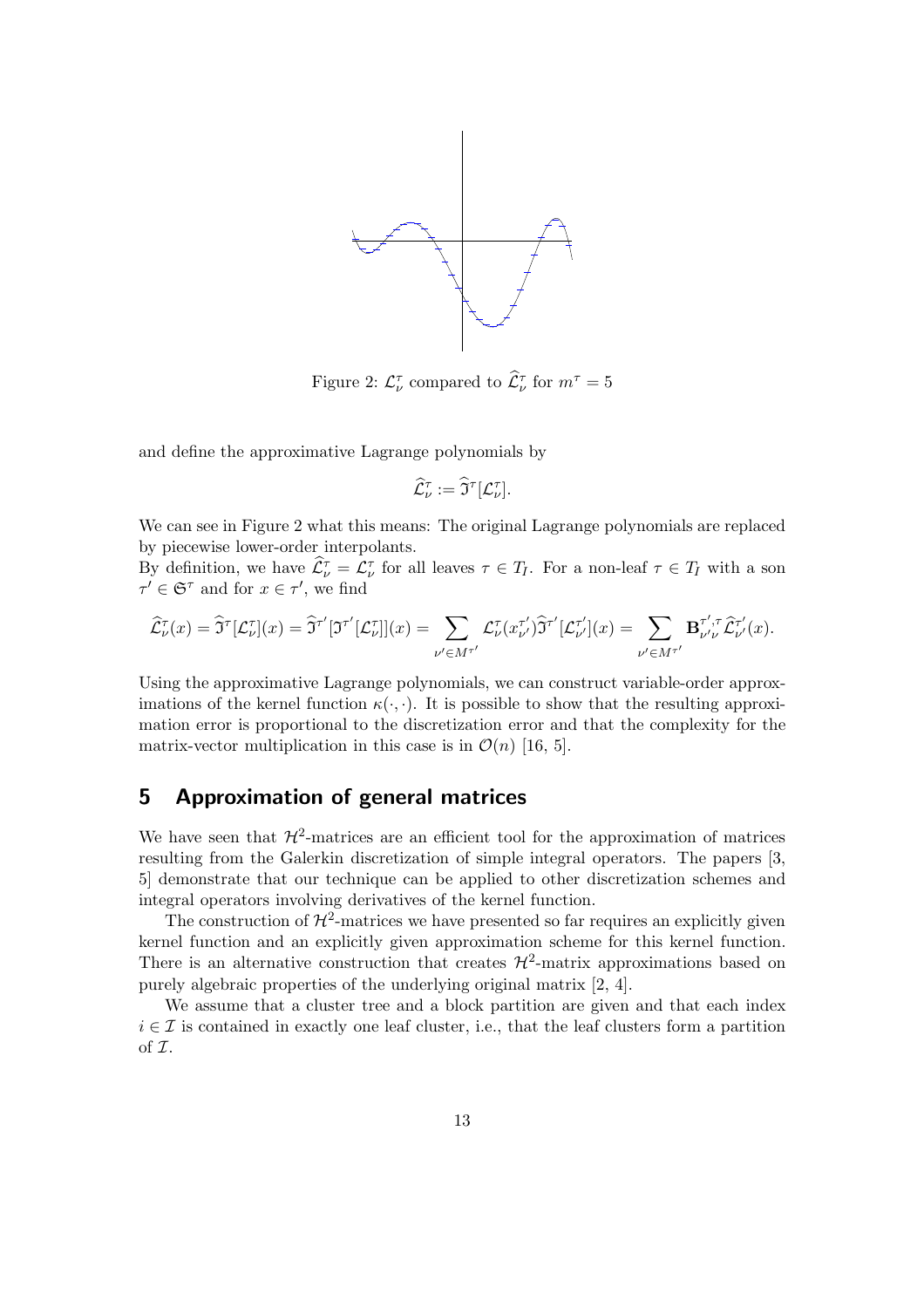

Figure 3: Matrix rows corresponding to different clusters

If we have cluster bases  $(\mathbf{V}^{\tau})_{\tau \in T_I}$  that are orthogonal, i.e., satisfy  $\mathbf{V}^{\tau \top} \mathbf{V}^{\tau} = \mathbf{I}$ , the computation of the coefficient matrices  $({\bf S}^{\tau,\sigma})_{(\tau,\sigma)\in P_{\text{far}}}$  is straightforward: The orthogonal projection of a matrix block  $\mathbf{A}|_{\tau \times \sigma}$  into the range of  $\mathbf{V}^\tau$  is given by  $\mathbf{V}^\tau \mathbf{V}^{\tau \top} \mathbf{A}|_{\tau \times \sigma}$ , therefore the coefficient matrices of far-field blocks are given by

$$
\mathbf{S}^{\tau,\sigma}:=\mathbf{V}^{\tau\top}\mathbf{A}|_{\tau\times\sigma}\mathbf{V}^{\sigma}.
$$

This leaves us with the task of computing an orthogonal cluster basis for each cluster  $\tau \in T_I$ . A cluster basis  $V^{\tau}$  will be relevant to all far-field blocks of the form  $\tau^0 \times \sigma$  where  $τ<sup>0</sup>$  is an ancestor of  $τ$  (cf. Figure 3), i.e., to the matrix block  $\mathbf{A}|_{τ\times R<sup>τ</sup>}$  with

$$
R^{\tau} := \bigcup \{ \sigma \in T_I \; : \; \exists \tau^0 \in T_I \; (\tau^0, \sigma) \in P_{\text{far}}, \tau \subseteq \tau^0 \}.
$$

For leaf clusters, finding an optimal basis is simple: We compute the singular value decomposition of the matrix block  $\mathbf{A}|_{\tau \times R^{\tau}}$  and construct the basis from the left singular values.

For non-leaf clusters  $\tau \in T_I$ , we have to make sure that the equation (6) is preserved. Finding a good orthogonal basis  $V^{\tau}$  for the matrix block  $A|_{\tau \times R^{\tau}}$  is equivalent to maximizing the Frobenius norm of  $V^{\tau\tau}A|_{\tau\times R^{\tau}}$ . If  $V^{\tau}$  satisfies (6), we have

$$
\mathbf{V}^{\tau\top}\mathbf{A}|_{\tau\times\sigma} = \left(\mathbf{B}^{\tau_1,\tau\top}\mathbf{V}^{\tau_1\top}\quad\ldots\quad \mathbf{B}^{\tau_s,\tau\top}\mathbf{V}^{\tau_s\top}\right)\mathbf{A}|_{\tau\times R^{\tau}} = \left(\mathbf{B}^{\tau_1,\tau\top}\quad\ldots\quad \mathbf{B}^{\tau_s,\tau\top}\right)\begin{pmatrix} \mathbf{V}^{\tau_1\top}\mathbf{A}|_{\tau_1\times R^{\tau}} \\ \vdots \\ \mathbf{V}^{\tau_s\top}\mathbf{A}|_{\tau_s\times R^{\tau}} \end{pmatrix}
$$

for  $\mathfrak{S}^{\tau} = {\tau_1, \ldots, \tau_s}$ . This means that we can compute the transfer matrices  $\mathbf{B}^{\tau', \tau}$  by applying the singular value decomposition to the transformed sub-blocks. We get the following algorithm: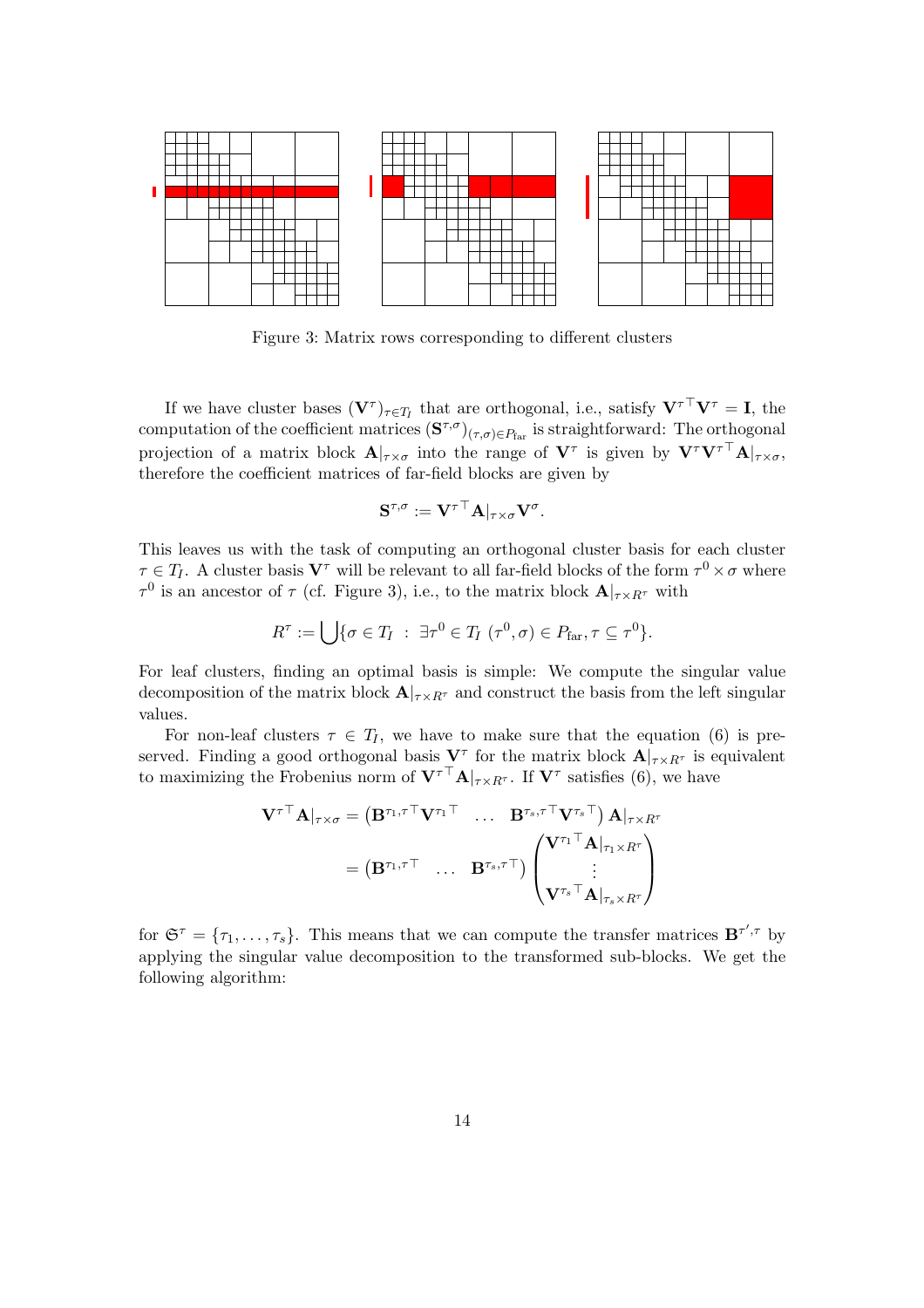```
procedure CreateRowBasis(\tau);begin
     if \mathfrak{S}^{\tau} = \emptyset then
         Compute SVD of A|_{\tau \times R^{\tau}}else begin
         \mathfrak{S}^{\tau} = \{ \tau^1, \ldots, \tau^s \};for i = 1 to s do begin
              CreateRowBasis(\tau_i);\widehat{\mathbf{A}}^{\tau_i} := \mathbf{V}^{\tau_i \top} \mathbf{A} |_{\tau_i \times R^\tau}end;
          Compute SVD of
                                             \sqrt{2}\vert\widehat{\mathbf{A}}^{\tau_1}.
.
.
                                                \widehat{\mathbf{A}}^{\tau_s}⎞
                                                        \vertend
end
```
The advantage of this algorithm is that it can be applied efficiently not only to dense matrices, but also to hierarchical matrices (cf. [10, 12, 11, 1]) and even to  $\mathcal{H}^2$ -matrices. The latter may seem strange, but numerical examples demonstrate that the original cluster bases are not optimal and that applying the above algorithm can significantly improve the performance of the matrix-vector multiplication while reducing the storage requirements.

# **6 Numerical examples**

#### **6.1 Constant-order approximation in 2D**

Our first experiment is to apply the  $\mathcal{H}^2$ -matrix approximation technique to the single layer potential  $\log ||x - y||$  on the unit circle in  $\mathbb{R}^2$ . We use a constant-order approach with  $m = 3$  and set the admissibility parameter to  $\eta = 0.8$ . The results are given in Table 1.

We have discretized the integral operator by the Galerkin method based on piecewise constant basis functions. Table 1 gives the dimension of the discrete space, the time in seconds<sup>2</sup> for building the  $\mathcal{H}^2$ -matrix approximation, the time in seconds for performing one matrix-vector multiplication, the relative approximation error in the spectral norm and the memory requirements per degree of freedom.

We can see that the relative error in the Euclidean norm is almost constant and that both the runtime and the storage requirements grow linearly in the number of degrees of freedom.

<sup>2</sup>These times were measured using an Sun Ultra2 processor running at 248 MHz.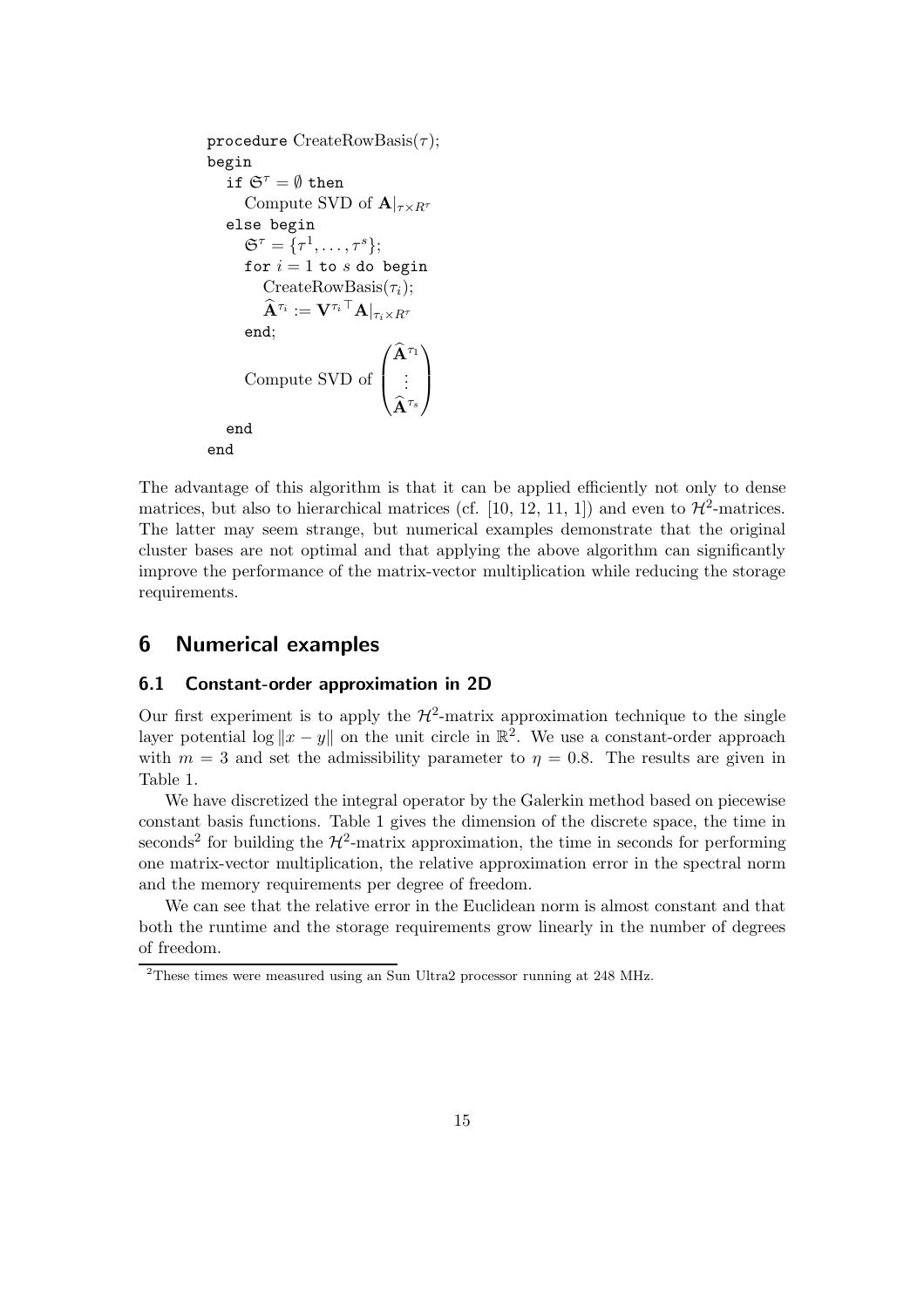| $\overline{n}$ | Build[s] | MV[s] | $\ \mathbf{K-}\tilde{\mathbf{K}}\ _2$<br>$\ {\bf K}\ _2$ | $\mathrm{Mem}/n$ |
|----------------|----------|-------|----------------------------------------------------------|------------------|
| 1024           | 0.78     | 0.01  | $5.98_{-4}$                                              | 1011             |
| 2048           | 1.49     | 0.03  | $5.98_{-4}$                                              | 1014             |
| 4096           | 2.97     | 0.07  | $5.98_{-4}$                                              | 1016             |
| 8192           | 6.16     | 0.17  | $5.98_{-4}$                                              | 1016             |
| 16384          | 11.88    | 0.33  | $5.99_{-4}$                                              | 1017             |
| 32768          | 24.25    | 0.66  |                                                          | 1017             |
| 65536          | 48.20    | 1.34  |                                                          | 1017             |
| 131072         | 96.63    | 2.75  |                                                          | 1017             |
| 262144         | 194.27   | 5.61  |                                                          | 1017             |
| 524288         | 390.56   | 10.91 |                                                          | 1017             |

Table 1:  $\mathcal{H}^2$ -matrix constant-order approximation

| $\boldsymbol{n}$ | Build[s] | MV[s] | $\ \mathbf{K-}\tilde{\mathbf{K}}\ _2$<br>$\overline{2}$ | $\mathrm{Mem}/n$ |
|------------------|----------|-------|---------------------------------------------------------|------------------|
| 1024             | 1.05     | 0.02  | $4.84_{-4}$                                             | 4171             |
| 2048             | 2.30     | 0.06  | $2.65_{-4}$                                             | 4605             |
| 4096             | 4.97     | 0.14  | $1.40_{-4}$                                             | 4929             |
| 8192             | 10.12    | 0.31  | $7.25_{-5}$                                             | 5162             |
| 16384            | 21.01    | 0.62  | $3.71_{-5}$                                             | 5324             |
| 32768            | 40.96    | 1.22  | $1.88 - 5$                                              | 5434             |
| 65536            | 83.54    | 2.54  |                                                         | 5507             |
| 131072           | 167.79   | 5.16  |                                                         | 5554             |
| 262144           | 338.22   | 10.27 |                                                         | 5584             |
| 524288           | 675.67   | 20.81 |                                                         | 5602             |

Table 2:  $\mathcal{H}^2$ -matrix variable-order approximation

#### **6.2 Variable-order approximation in 2D**

The relative approximation error for the constant-order approximation is constant. In typical applications, the approximation error should be of the same order as the discretization error. The way to achieve this is to use a variable-order approximation. For each cluster  $\tau \in T_I$ , we denote its distance to the root cluster  $\Gamma$  by level( $\tau$ ) and set  $m^{\tau} := 1 + (L - level(\tau))$ , i.e., the approximation order increases by one when we pass from a cluster to its father. The results of our experiments for this algorithm are given in Table 2.

Since we are using piecewise constant basis functions, we expect the discretization error to decrease like  $\mathcal{O}(n^{-1})$ . We can see that the approximation error of the variableorder  $\mathcal{H}^2$ -matrix shows the same behaviour, so discretization and approximation error are proportional, while the computational complexity and the storage complexity are still in  $\mathcal{O}(n)$ .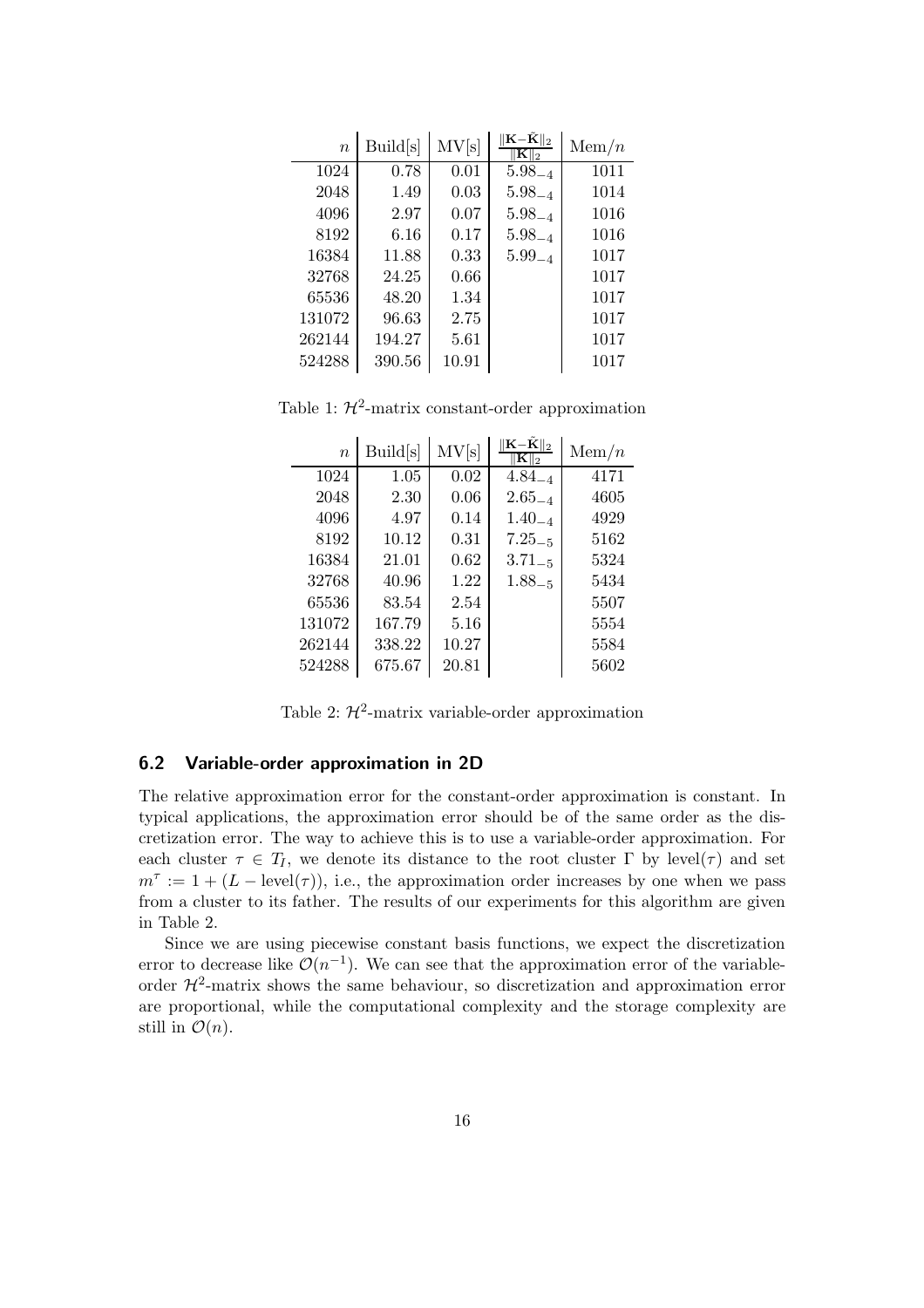| $\boldsymbol{n}$ | Build[s] | MV[s] | $\ \mathbf{K-}\tilde{\mathbf{K}}\ _2$<br>$\ {\bf K}\ _2$ | Mem/n |
|------------------|----------|-------|----------------------------------------------------------|-------|
| 512              | 4.31     | 0.01  | $4.47_{-5}$                                              | 2688  |
| 2048             | 24.77    | 0.04  | $4.99 - 5$                                               | 4168  |
| 8192             | 108.39   | 0.23  | $6.67_{-5}$                                              | 4978  |
| 32768            | 428.68   | 1.00  | $7.24_{-5}$                                              | 5282  |
| 131072           | 1666.90  | 4.01  |                                                          | 5251  |
| 524288           | 6443.56  | 16.10 |                                                          | 5196  |
| 2097152          | 25932.05 | 69.23 |                                                          | 5149  |

Table 3:  $\mathcal{H}^2$ -matrix approximation with adaptive cluster bases

#### **6.3 Adaptive approximation in 3D**

As a last example, we discretize the single layer potential  $1/||x - y||$  on the unit sphere in  $\mathbb{R}^3$  by piecewise constant basis functions. We use a constant approximation order of  $m = 4$  and use the algorithm from Section 5 in order to compute an orthogonalized basis.

Table 3 reports the results of the experiment<sup>3</sup>: The time required for building the  $\mathcal{H}^2$ -matrix approximation is roughly linear in the dimension of the discrete space, as is the time required for performing the matrix-vector multiplication. The same holds for the memory requirements: The ratio of needed storage and number of degrees of freedom is bounded. The relative error grows slightly, but this can be compensated by increasing the order of the interpolation if necessary.

### **References**

- [1] S. BÖRM, L. GRASEDYCK, AND W. HACKBUSCH, *Introduction to hierarchical matrices with applications*, Tech. Rep. 18, Max Planck Institute for Mathematics in the Sciences, 2002. To appear in: Engineering Analysis with Boundary Elements.
- [2] S. BÖRM AND W. HACKBUSCH, *Data-sparse approximation by adaptive*  $\mathcal{H}^2$ *matrices*, Computing, 69 (2002), pp. 1–35.
- [3]  $\frac{1}{2}$ ,  $\mathcal{H}^2$ -matrix approximation of integral operators by interpolation, Applied Numerical Mathematics, 43 (2002), pp. 129–143.
- [4]  $\frac{1}{2}$ , *Approximation of boundary element operators by adaptive*  $\mathcal{H}^2$ -matrices, Tech. Rep. 5, Max Planck Institute for Mathematics in the Sciences, 2003.
- [5] S. BÖRM, M. LÖHNDORF, AND J. M. MELENK, *Approximation of integral operators by variable-order interpolation*, Tech. Rep. 82, Max Planck Institute for Mathematics in the Sciences, 2002.

<sup>&</sup>lt;sup>3</sup>The times where measured on a Sun Ultra3cu processor running at 900 MHz.